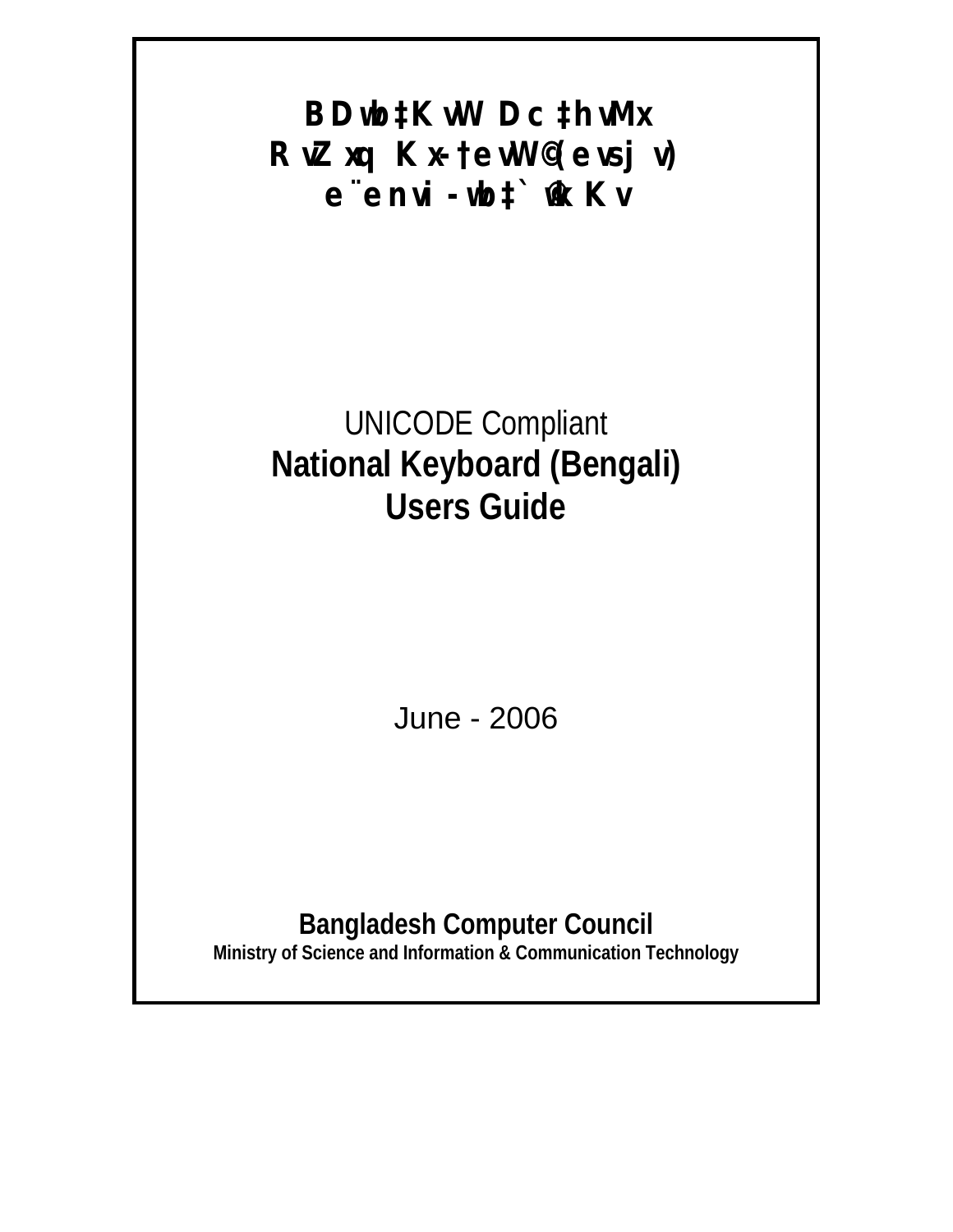### evsjut k Kumi DU i Kuhij KZR mdi qui I e emi ust ikkv mKj "Ë msi vi Z|

c**Ôg cũ k t Ry 2006** 

c**ä**kKt evsjut k Kwublui Kudwij veunun feb, AVMi Md tk‡i evsjvbMi, XvKv1207|

Software Developed by: Information Engineers & Consultant BD Ltd. (IECB). Dhaka, Bangladesh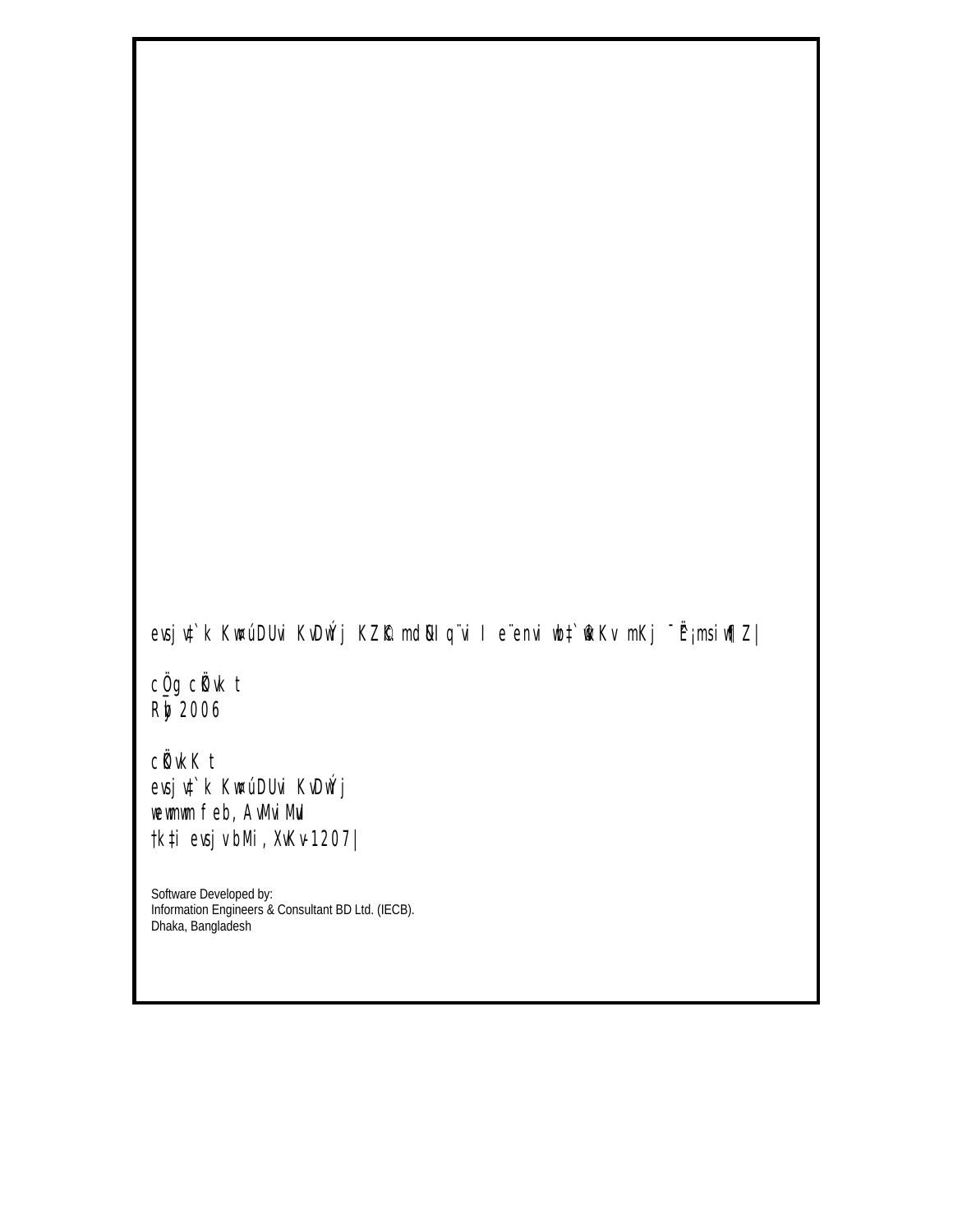#### **nPx** 2. BDISTKUVDC#MMK(UNICODE Compliant) Bengali Font RVZxq vjue (Jatiyo Lipi) cuivPuZ ...... 6 4.1 Windows 2000 & Windows XP Operating System-G Ruzzq Kxtell@exi \ Installation 4.1.1 Windows 2000 Operating System-G East Asian Language Support ....... 14 4.1.2 Windows XP Operating System -G East Asain Language Support................14 4.2 Linux Operating System-G RV2xq Kxtellf(exj) Installation C xv ................. 15 25 25 26 27 28 29 37

## **f** vg Kv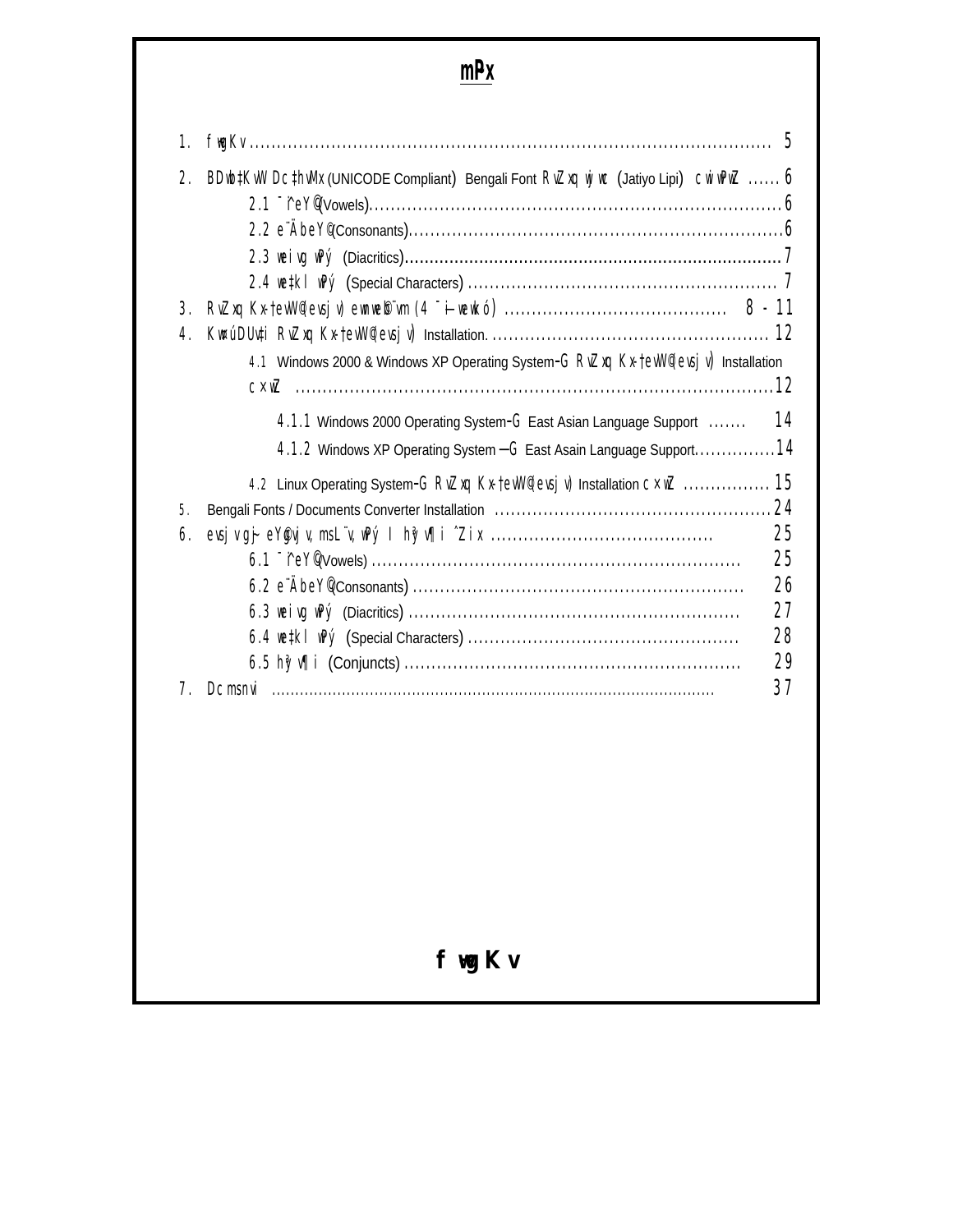1971 mij i 16B Wilm¤t evsjut k "laxb t" k wilmte cwexi gubwill Auz¥üluk K‡i | 1952 mtji Agi 211k tde'yuni fulvA $\Phi$  utbi ga wtg Gt tki abbZv malligi mPbvng| GLb miwe#k¦21tk tde\*tyixAvšR@ZK gyZfulvwemwm#e cyjb Kivng|

"CashZui ci t\_#K `xV9nng AuZeunz ntatQ| eusjvfului KuxuDUuiugthi KuR AukubitC ngib | `tilRbK ntj i mž", KutúDibi cityf i mt\_ nt/si titil Avgit i veg gvz£silv evsivi e emi I cüm mau s-ANÜMZ LeB - - hu I verfbæng verfbæ uf I cizob Gi Dcti KvR KtitO, Wš'mWK wKut; Rbv I wÁvbm¤gZ KgRvtÛi Afvte ïi"t\_tK "Zix mKj evsjv mdWl q"uiB ciby? MZ w`K t\_tK wQj mt/sZmb| ms" wZK I ewNwR"K vekigb I Z\_" ciby? i html KwaiDUti evsjv fului cibnM eys i Rb" KwaiDUti mbvZb evsj vmdill q "ti i "tj BDub#KWDc#wMkevsj vmdill q "ti i cihnRb mZre?

bubupa cihi? NZ I fulk Rulj Zv`i KiYm KuruDU ti cih Z ersjv fulve emi e cK I Rbusů Kivi jty miku KZŘ BDuhtkuV Dothylke usiv Kxtevlíči-Avou I eusiv eY@gyjvweY`ytmi D‡I`WINDY Kivng| evsjyt`k miKyi KZR NWZ GKW RyZxg KwgWi mewitki wfultz cünz 4 <sup>-</sup>i-weukó GB Kxteululli Ruzxq gub nj BDS-1738:2004 | evsju" k KumiDU i KuDuYj, veÁvb Ges Z\_" I thuyuthuy chef qšyujq-Gi D‡ "utvi **Dbif cütinulizu we@Z cütob tamm**Phformation Engineers & Consultants Bangladesh Ltd. (IECB) ebuby XKvGi gva tg BDubtKWV DcthwWk (UNICODE Compliant) RuZxq Kx **teuniques in Ges BDubtKuWDcthwMk**(UNICODE Compliant) eus v dbum Ruzxq ujus (Jatiyo Lipi) Dbgb KivntqtQ| DbgbKZ. evsjvmdlH q"uiw e"emti Activus wrt÷g (Windows 95, 98, Mac BZ wi)-Gi 11 fi chif NZ Komgre×Zv(Limitations) \_Ktj I Windows 2000, XP Ges Linux (Red Hat, Fedora Core-2, Debian Surge) **BZ wi Actills wt÷g-Gi Dc#nMk** K‡i Dbgb KivntqtQ| evsjv fului mnMqxmské fulv tjutZI GB ujus e emi K‡i GB AAtj vjvci maAni NUtby hyte BDubtKuV vfuEK GB RuZxq KxteuN© (evsj.) **mdëli qëti i me©ti e ck e emi GKuš-Kugël GQuoul ciline ME DrK‡li e mt\_ mt/sez** titL ndël që u vi Dëti vë i Dbgb i nredhi Y-Gi i "Z;Ab" :Kvh P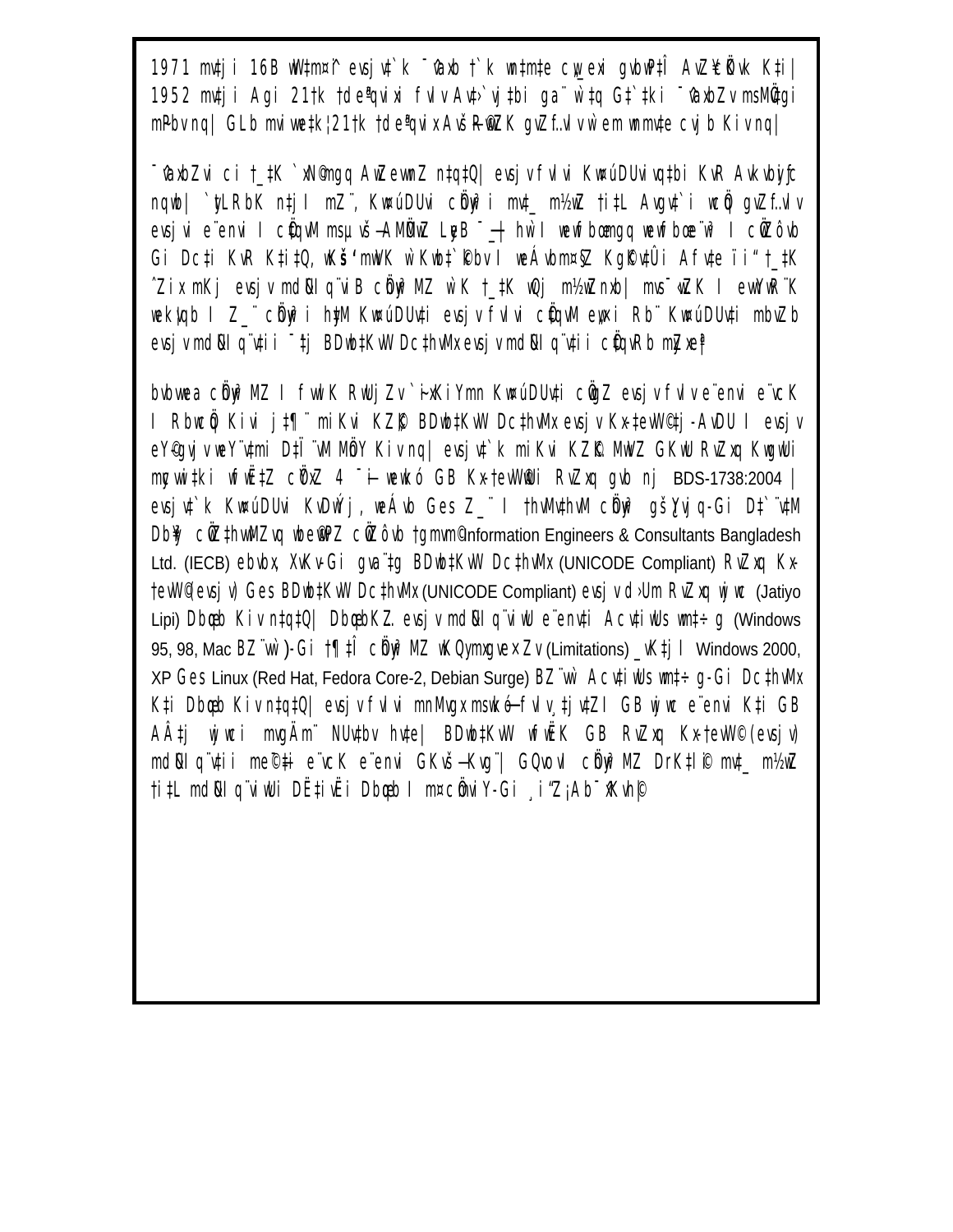#### **BDLL#KWDC#hWk(UNICODE Compliant) Bengali Font RvZxq vjve (Jatiyo Lipi) curvAZ:**

| <b>fey©</b>   |                |  |  |  |  |  |  |  |
|---------------|----------------|--|--|--|--|--|--|--|
| eY©           | <b>UNICODE</b> |  |  |  |  |  |  |  |
| A             | 0985           |  |  |  |  |  |  |  |
| Av            | 0986           |  |  |  |  |  |  |  |
| B             | 0987           |  |  |  |  |  |  |  |
| C             | 0988           |  |  |  |  |  |  |  |
| D             | 0989           |  |  |  |  |  |  |  |
| E             | 098A           |  |  |  |  |  |  |  |
| F             | 098B           |  |  |  |  |  |  |  |
|               | 098C           |  |  |  |  |  |  |  |
| $\frac{v}{c}$ | 098F           |  |  |  |  |  |  |  |
| $\frac{1}{1}$ | 0990           |  |  |  |  |  |  |  |
|               | 0993           |  |  |  |  |  |  |  |
|               | 0994           |  |  |  |  |  |  |  |
| <u>কার</u>    | <b>UNICODE</b> |  |  |  |  |  |  |  |
| V             | 09BE           |  |  |  |  |  |  |  |
| W             | 09BF           |  |  |  |  |  |  |  |
| X             | 09C0           |  |  |  |  |  |  |  |
| y             | 09C1           |  |  |  |  |  |  |  |
|               | 09C2           |  |  |  |  |  |  |  |
| II            | 09C3           |  |  |  |  |  |  |  |
| ţ             | 09C7           |  |  |  |  |  |  |  |
|               | 09C8           |  |  |  |  |  |  |  |
| ‡v            | 09CB           |  |  |  |  |  |  |  |
| Š             | 09D7           |  |  |  |  |  |  |  |
| tŠ            | 09CC           |  |  |  |  |  |  |  |

e **ÄbeY©** eY<sup>©</sup> eY<sup>©</sup> **UNICODE UNICODE**  $\overline{\mathbf{K}}$ 0995 09AE  $\boldsymbol{g}$ 0996 09AF L h M 0997 Î. 09B0  $\overline{\bf N}$ Ĵ 0998 09B2  $\overline{\mathbf{0}}$ 0999  $\overline{\mathbf{k}}$ 09B6  $\overline{\mathbf{P}}$ 099A П 09B7  $\overline{\mathbf{0}}$ 09B8 099B  $\mathbf m$  $\overline{\mathbf{R}}$ 099C 09B9  $\blacksquare$  $\overline{\mathbf{s}}$ 099D 09DC  $\mathbf 0$  $\overline{\mathbf{T}}$ 099E 09DD P  $\overline{\mathbf{U}}$ 099F 09DF q  $\overline{\mathbf{V}}$ 09A0 09BA<sup>2</sup> r  $\overline{\mathbf{w}}$ 09A1  $\mathbf{s}$ 0982  $\overline{\mathbf{X}}$ 09A2  $\overline{\mathbf{t}}$ 0983 Y 09A3 09FA پ  $\overline{\mathbf{z}}$ 09A4  $\overline{\mathbf{P}}$  $09BB<sup>1</sup>$  $09CD$  $\ddot{\phantom{a}}$ 09A5  $\blacksquare$ 09AF 09CD  $\bar{\mathbf{z}}$  $\bullet$ 09A6 09B0 09B0 09A7  $\mathbf{\Theta}$ a 09CD  $\overline{\mathbf{A}}$ 09A8  $09B33$  $\overline{\mathbf{b}}$  $09AA$  $\mathbf{c}$  $\overline{\mathbf{d}}$  $09AB$ 09AC  $\mathbf e$ f 09AD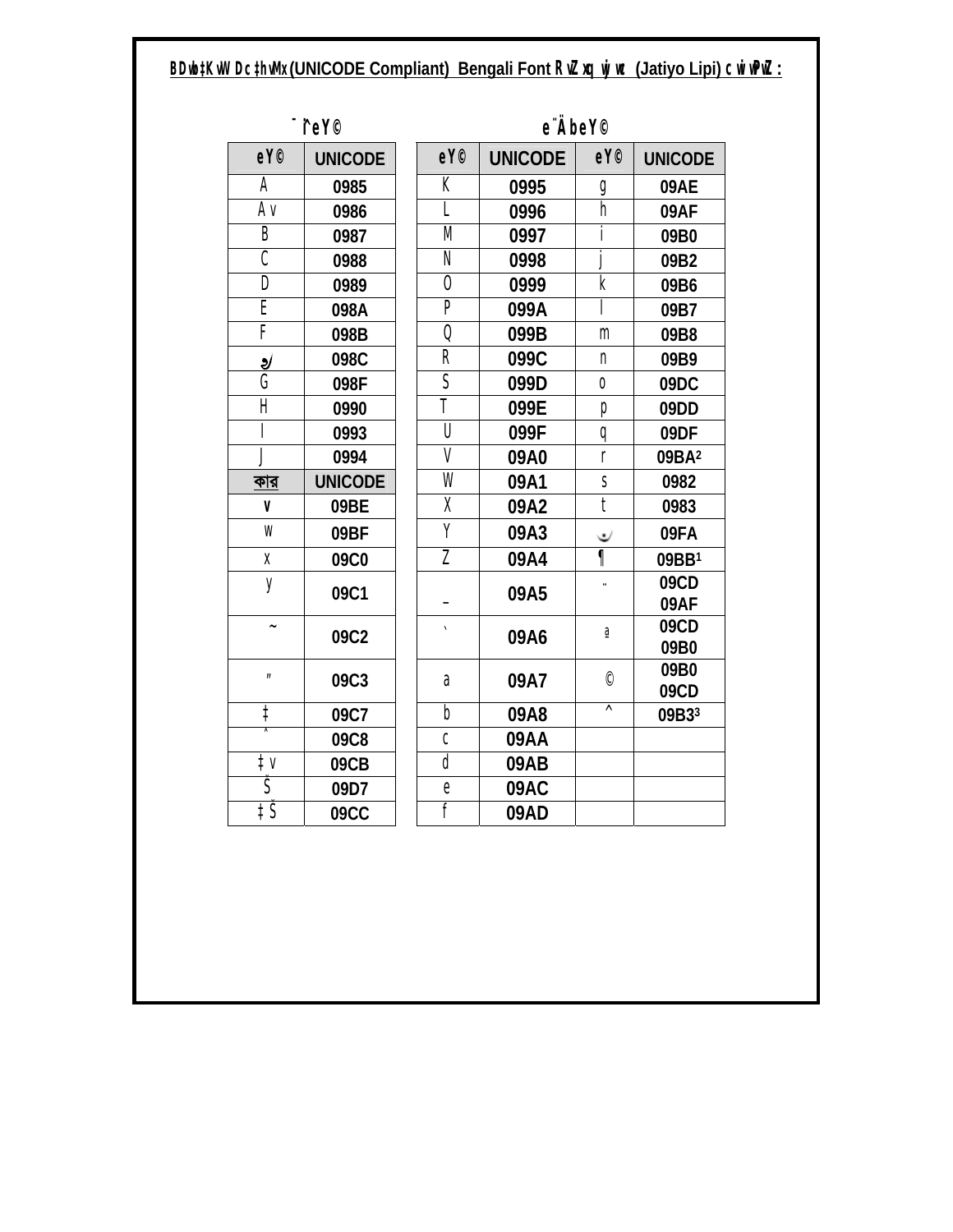| eY <sup>©</sup>      | <b>UNICODE</b> | eY <sup>©</sup> | <b>UNICODE</b> | eY <sup>©</sup> | <b>UNICODE</b> |
|----------------------|----------------|-----------------|----------------|-----------------|----------------|
|                      |                |                 |                |                 |                |
| ŗ<br>Ш               | 0021           | #               | 0023           | 0               | 09E6           |
|                      | 0022           | &               | 0026           | 1               | 09E7           |
| П                    | 0027           |                 | 0028           | 2               | 09E8           |
| ı                    | 002C           |                 | 0029           | 3               | 09E9           |
| $\bullet$            | 09BC           |                 | 007B           | 4               | 09EA           |
| $\ddot{\phantom{a}}$ | 003A           |                 | 007D           | 5               | 09EB           |
| $\prime$             | 003B           |                 | 005B           | 6               | 09EC           |
| ?                    | 003F           |                 | 005D           | 7               | 09ED           |
|                      | 0964           | %               | 0025           | 8               | 09EE           |
| II                   | 0965           | $\ddagger$      | 002B           | 9               | 09EF           |
| п                    | 0020           |                 | 002D           | \$              | 09F3           |
|                      | 005F           | $\times$        | 00D7           | ◢               | 09F4           |
| Ò                    | 201C           | $\div$          | 00F7           | จ⁄              | 09F5           |
| Ó                    | 201D           |                 | 002F           | ป               | 09F6           |
| Ô                    | 2018           |                 | 005C           |                 | 09F7           |
| Õ                    | 2019           | $\,<\,$         | 003C           | N               | 09F8           |
| &                    | 09CD           | $\rm{>}$        | 003E           |                 |                |
|                      |                | @               | 0040           |                 |                |
|                      |                | $=$             | 003D           |                 |                |
|                      |                | $^\star$        | 002A           |                 |                |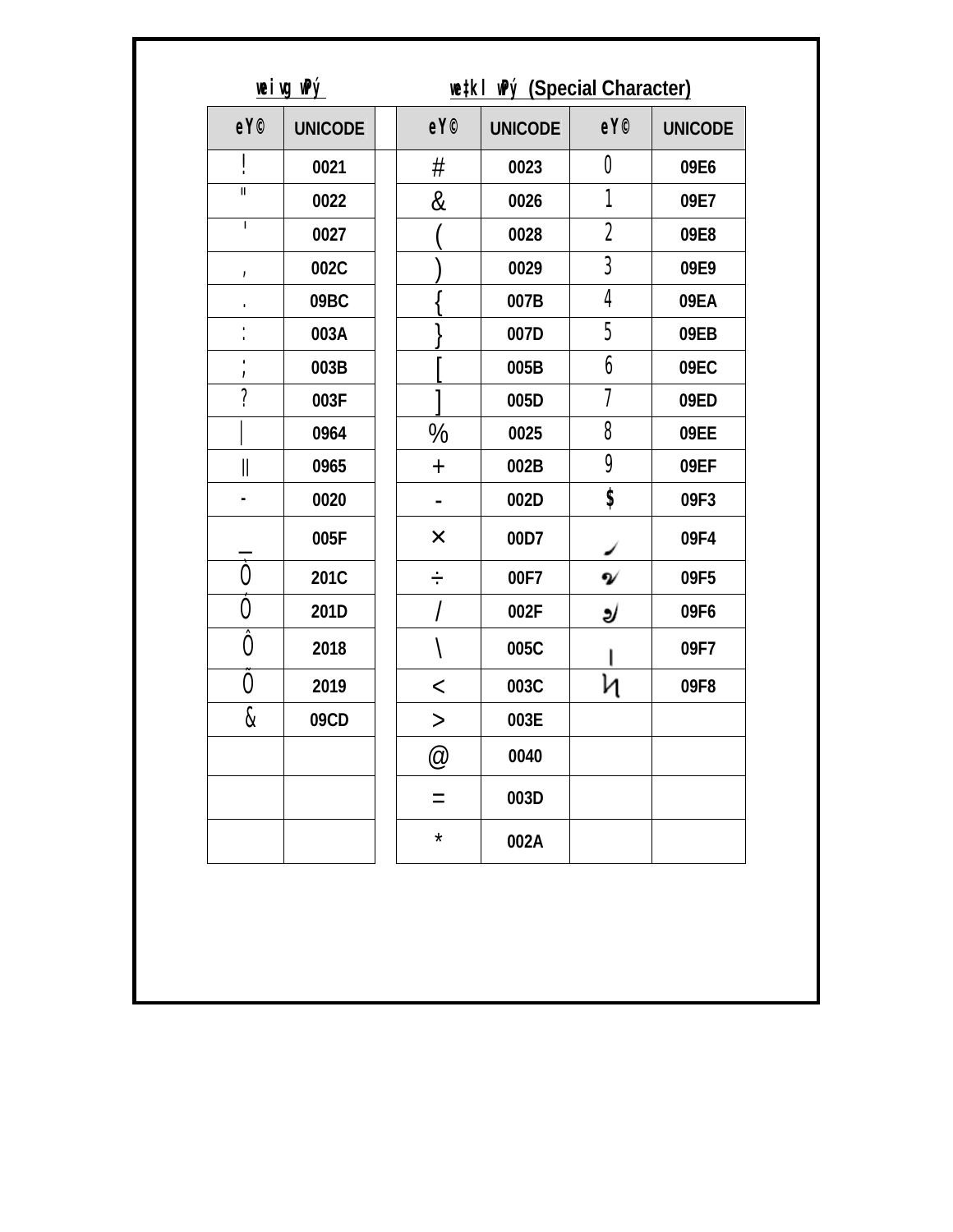|            |              |                       |                                 |                      |                                 |                    |                |                | Kxteuren en (Keyboard Layout)<br>1g <sup>-</sup> f (1st Layer) | (Default)            |                |           |                |                  |                               |                   |                            |                 |                  |
|------------|--------------|-----------------------|---------------------------------|----------------------|---------------------------------|--------------------|----------------|----------------|----------------------------------------------------------------|----------------------|----------------|-----------|----------------|------------------|-------------------------------|-------------------|----------------------------|-----------------|------------------|
| <b>Esc</b> |              | F <sub>1</sub>        |                                 | F <sub>2</sub>       | F <sub>3</sub>                  |                    | F <sub>4</sub> | F <sub>5</sub> |                                                                | F <sub>6</sub>       | F <sub>7</sub> |           | F <sub>8</sub> |                  | F <sub>9</sub>                | F <sub>10</sub>   | F11                        | F <sub>12</sub> |                  |
|            |              | 1<br>09E7             | $\overline{\mathbf{2}}$<br>09E8 |                      | $\overline{\mathbf{3}}$<br>09E9 | 4<br>09EA          |                | 5<br>09EB      | 6<br>09EC                                                      | 7<br>09ED            |                | 8<br>09EE |                | 9<br>09EF        | $\bullet$<br>09E6             |                   |                            |                 | <b>Backspace</b> |
| Tab        |              | $\mathbf 0$<br>0999   |                                 | $\mathbf{h}$<br>09AF | W<br>09A1                       |                    | C<br>09AA      | U<br>099F      | P<br>099A                                                      |                      | R<br>099C      |           | n<br>09B9      |                  | M<br>0997                     | $\bullet$<br>09DC |                            |                 |                  |
| Caps Lock  |              |                       | $\boldsymbol{H}$<br>09C3        | y<br>09C1            |                                 | W<br>09BF          | e<br>09AC      |                | &<br>09CD                                                      | $\mathbf{v}$<br>09BE |                | K<br>0995 | Z<br>09A4      |                  | $\blacktriangleright$<br>09A6 |                   |                            |                 | <b>Enter</b>     |
|            | <b>Shift</b> |                       |                                 | پ<br>0981            | ‡v<br>09CB                      | $\ddagger$<br>09C7 |                | র<br>09B0      | $\mathbf b$<br>09A8                                            |                      | m<br>09B8      | g<br>09AE |                |                  |                               |                   |                            |                 | <b>Shift</b>     |
| Ctrl       |              | Windows<br><b>Key</b> |                                 | Alt                  |                                 |                    |                |                | <b>Space Bar</b>                                               |                      |                |           |                | Alt<br><b>GR</b> |                               | Windows<br>Key    | Right<br><b>Button Key</b> |                 | Ctrl             |
|            |              |                       |                                 |                      |                                 |                    |                |                |                                                                |                      |                |           |                |                  |                               |                   |                            |                 |                  |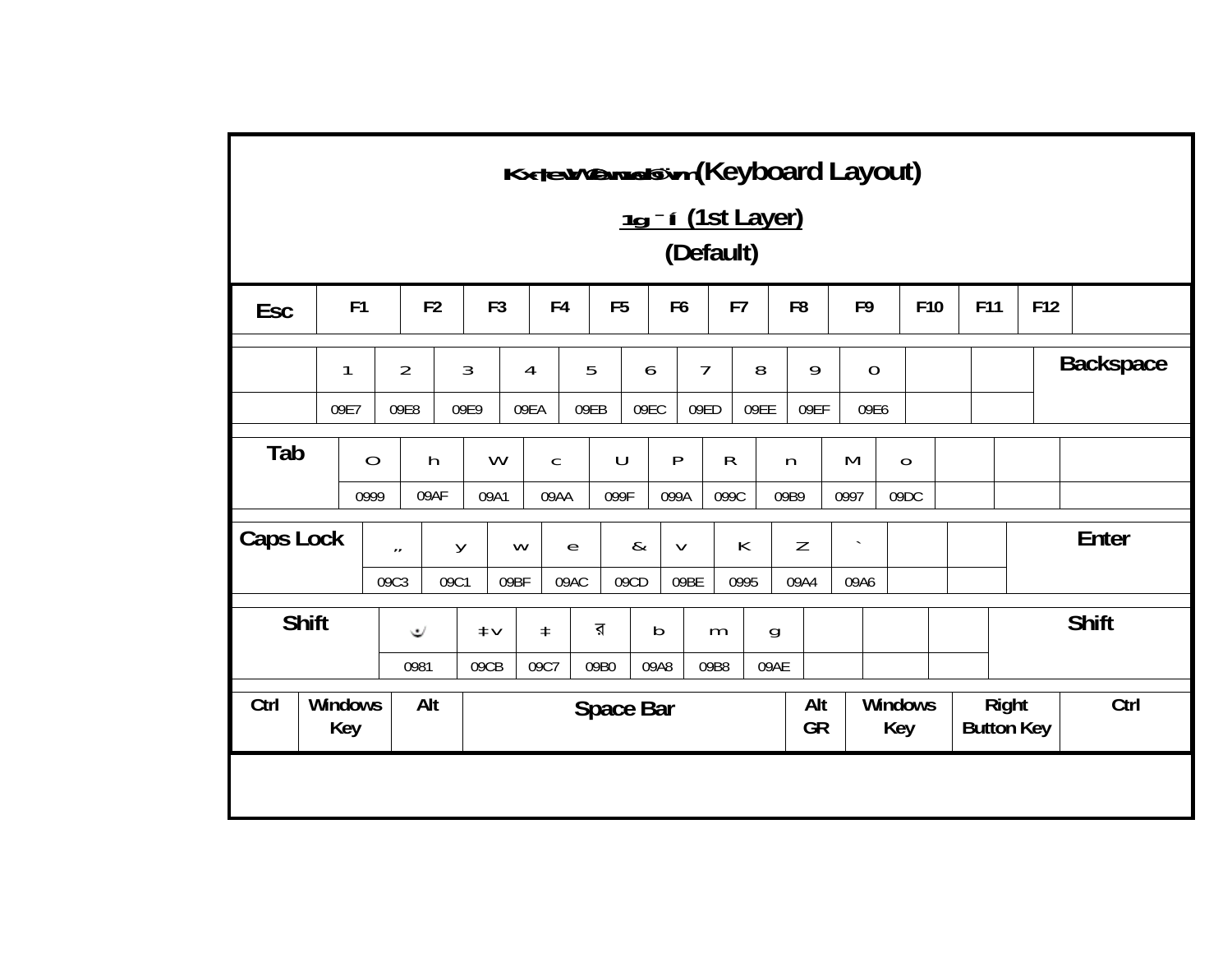|                  |                |                |                |           |                  |                | KxteukeuneD'un (Keyboard Layout)<br>(2q <sup>-</sup> í-G th‡Z n‡j Shift Key tP‡c th‡Z n‡e) | $2q$ <sup>-f</sup> (2 <sup>nd</sup> Layer) |                |                |             |                |        |      |      |                |     |                            |     |                  |
|------------------|----------------|----------------|----------------|-----------|------------------|----------------|--------------------------------------------------------------------------------------------|--------------------------------------------|----------------|----------------|-------------|----------------|--------|------|------|----------------|-----|----------------------------|-----|------------------|
| <b>Esc</b>       | F <sub>1</sub> |                | F <sub>2</sub> |           | F <sub>3</sub>   | F <sub>4</sub> | F <sub>5</sub>                                                                             |                                            | F <sub>6</sub> | F <sub>7</sub> |             | F <sub>8</sub> |        | F9   |      | F10            | F11 |                            | F12 |                  |
|                  |                |                |                |           |                  |                |                                                                                            |                                            |                |                |             |                |        |      |      |                |     |                            |     | <b>Backspace</b> |
| Tab              |                | S              | q              |           | $\boldsymbol{X}$ | $\mathbf d$    | $\mathbf{V}$                                                                               |                                            | $\mathbf 0$    | $\mathbf S$    |             | T              | N      |      | p    |                |     |                            |     |                  |
|                  |                | 0982           | 09DF           |           | 09A2             | 09AB           | 09A0                                                                                       |                                            | 099B           | 099D           |             | 099E           | 0998   |      | 09DD |                |     |                            |     |                  |
| <b>Caps Lock</b> |                | Š              |                | $\bullet$ | $\mathbf{x}$     | f              |                                                                                            |                                            | A              | L              |             |                |        | a    |      |                |     |                            |     | <b>Enter</b>     |
|                  |                | 09D7           |                | 09C2      | 09C0             | 09AD           |                                                                                            | 0964                                       | 0985           | 0996           |             | 09A5           |        | 09A7 |      |                |     |                            |     |                  |
| <b>Shift</b>     |                |                | t              |           | ‡Š               | %              | j                                                                                          | Y                                          |                | П              | $\mathbf k$ |                |        |      |      |                |     |                            |     | <b>Shift</b>     |
|                  |                |                | 0983           |           | 09CC             | 09C8           | 09B2                                                                                       | 09A3                                       |                | 09B7           | 09B6        |                |        |      |      |                |     |                            |     |                  |
| Ctrl             |                | Windows<br>Key | Alt            |           |                  |                | <b>Space Bar</b>                                                                           |                                            |                |                |             |                | Alt GR |      | Key  | <b>Windows</b> |     | Right<br><b>Button Key</b> |     | Ctrl             |
|                  |                |                |                |           |                  |                |                                                                                            |                                            |                |                |             |                |        |      |      |                |     |                            |     |                  |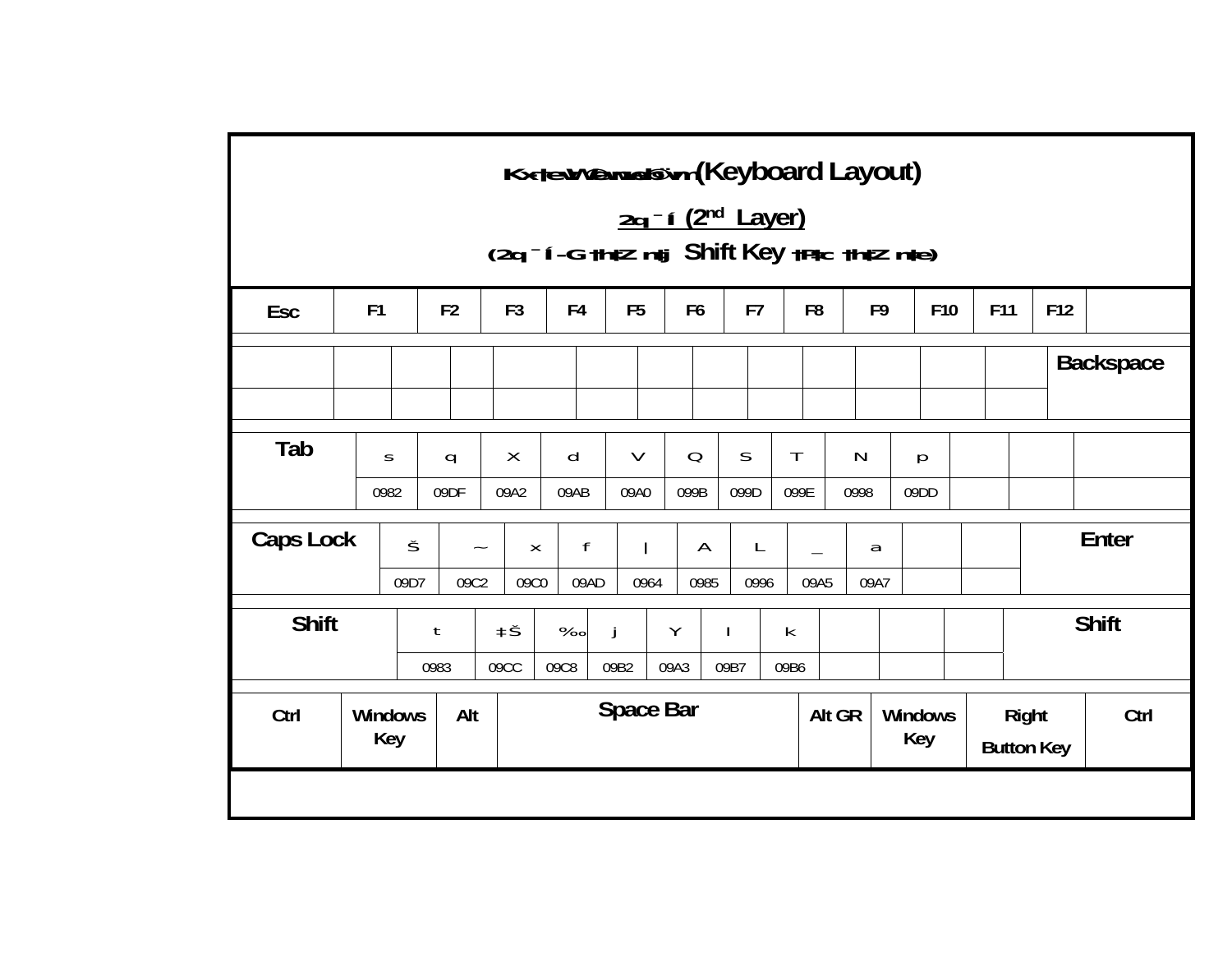|              |                       |            |                                  |           |                |            |                |                   |                  |                                          |           |               | Kxteureumen im (Keyboard Layout)                                                 |           |           |                       |              |                            |     |              |
|--------------|-----------------------|------------|----------------------------------|-----------|----------------|------------|----------------|-------------------|------------------|------------------------------------------|-----------|---------------|----------------------------------------------------------------------------------|-----------|-----------|-----------------------|--------------|----------------------------|-----|--------------|
|              |                       |            |                                  |           |                |            |                |                   |                  | $3q$ $\tilde{I}$ (3 <sup>rd</sup> Layer) |           |               | (3q <sup>-f</sup> i-G thtz ntj KxtertWP Wb witKi Alt (Alt GR) Key tPtc thtz nte) |           |           |                       |              |                            |     |              |
| <b>Esc</b>   | F <sub>1</sub>        |            | F <sub>2</sub>                   |           | F <sub>3</sub> |            | F <sub>4</sub> | F <sub>5</sub>    |                  | F <sub>6</sub>                           |           | F7            | F <sub>8</sub>                                                                   |           | F9        | F10                   |              | F11                        | F12 |              |
|              | 09F4                  |            | ৵<br>09F5                        | ৶<br>09F6 |                | \$<br>09F3 | 09F7           |                   | и<br>09F8        |                                          | Ò<br>0902 |               |                                                                                  |           | O<br>09F9 |                       | ZWNJ<br>200C | ZWJ<br>200D                |     | Backspace    |
| Tab          |                       | ្ត<br>09E2 | $\bullet\bullet$<br>09CD<br>09AF |           | ş<br>09C4      |            |                |                   |                  |                                          |           |               | ঽ<br>09BD                                                                        |           |           |                       |              |                            |     |              |
| Caps Lock    |                       | F<br>098B  |                                  | D<br>0989 | B<br>0987      |            | ৰ<br>09F0      |                   | II<br>0965       | Av<br>0986                               |           | $\P$<br>09BB1 | r<br>09BA2                                                                       | ৯<br>098C |           |                       |              |                            |     | <b>Enter</b> |
| <b>Shift</b> |                       |            | ری<br>09FA                       |           | 0993           | G<br>098F  |                | a<br>09CD<br>09B0 |                  |                                          |           |               |                                                                                  |           | 09BC      |                       |              |                            |     | <b>Shift</b> |
| Ctrl         | <b>Windows</b><br>Key |            |                                  | Alt       |                |            |                |                   | <b>Space Bar</b> |                                          |           |               | Alt GR                                                                           |           |           | <b>Windows</b><br>Key |              | Right<br><b>Button Key</b> |     | Ctrl         |
|              |                       |            |                                  |           |                |            |                |                   |                  |                                          |           |               |                                                                                  |           |           |                       |              |                            |     |              |

Г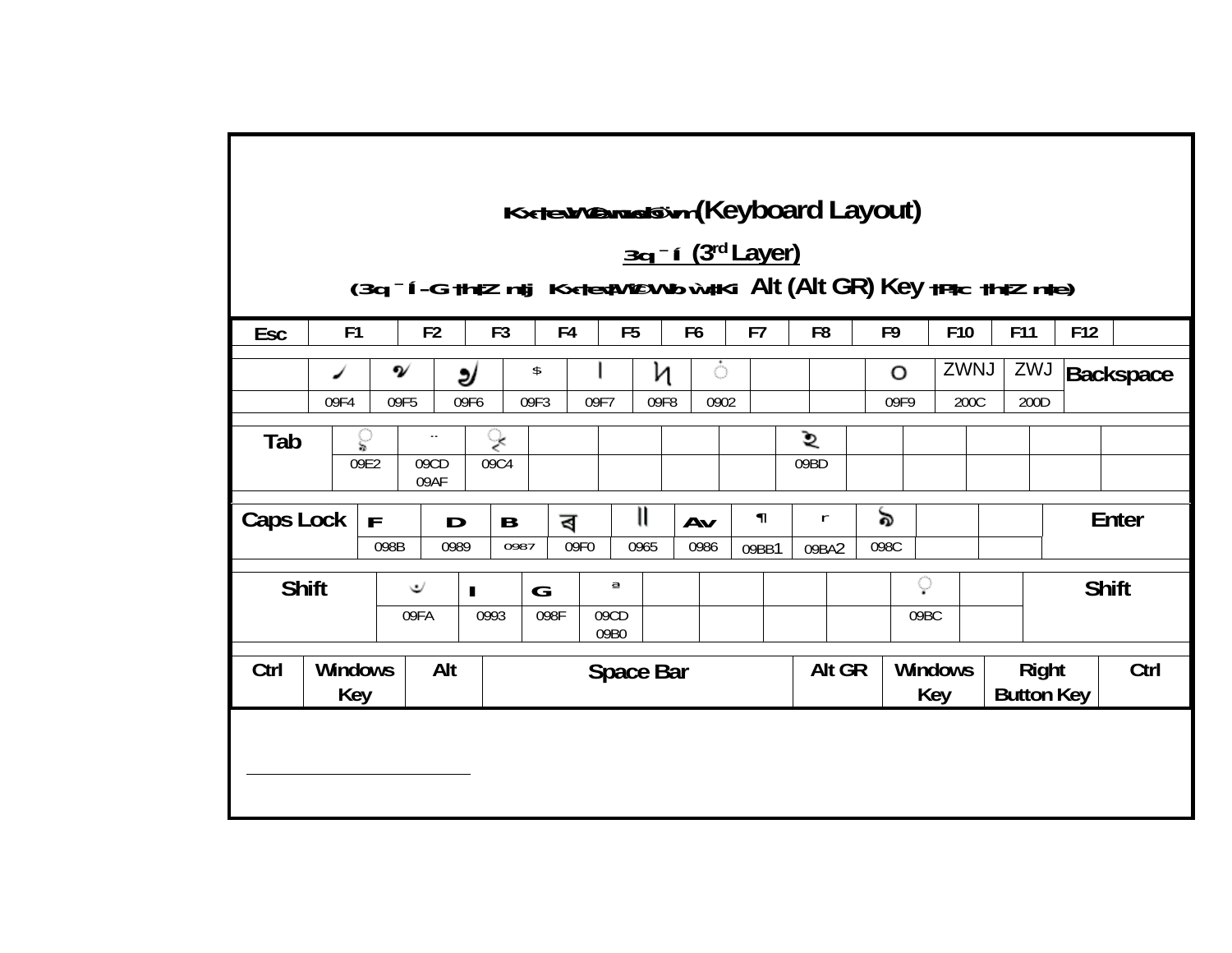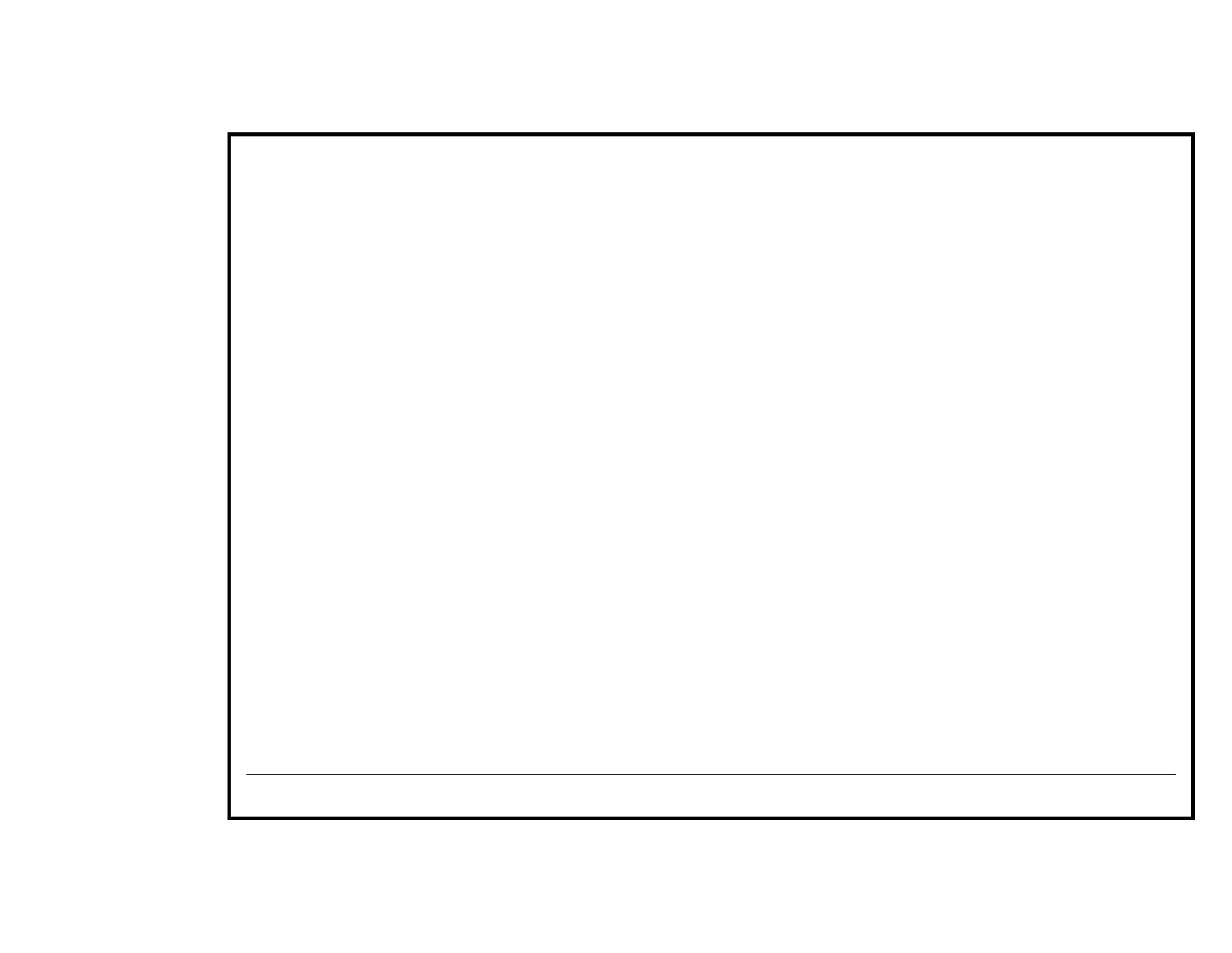| <b>(4_<sup>@</sup> i-G thtZ ntj Shift Ges KxtertWP Wb wtKi Alt (Alt GR) Kx tJugkti tPtc thtZ nte)</b> | KxteukeuneD'un (Keyboard Layout) | 4_© f (4th Layer) |                           |                |                  |                |                |      |                       |                  |
|-------------------------------------------------------------------------------------------------------|----------------------------------|-------------------|---------------------------|----------------|------------------|----------------|----------------|------|-----------------------|------------------|
| F <sub>9</sub><br>F <sub>10</sub><br>F11<br>F12                                                       | F <sub>8</sub>                   | F7                | F <sub>6</sub>            | F <sub>5</sub> | F <sub>4</sub>   | F <sub>3</sub> | F <sub>2</sub> |      | F1                    | <b>Esc</b>       |
| <b>Backspace</b>                                                                                      |                                  |                   | $\blacktriangle$<br>09B33 |                |                  | ↖<br>09F2      |                |      |                       |                  |
|                                                                                                       |                                  |                   |                           |                |                  |                |                |      | ್ಣ                    | Tab              |
| ৡ                                                                                                     |                                  |                   |                           |                | ৱ                | C              | E              | ৠ    | 09E3                  |                  |
| Enter<br>09E1                                                                                         |                                  |                   |                           |                | 09F1             | 0988           | 098A           | 09E0 |                       | <b>Caps Lock</b> |
| Shif                                                                                                  |                                  |                   |                           | б              | Н                | ঔ              |                |      |                       | Shif             |
|                                                                                                       |                                  |                   |                           | 09B0<br>09CD   | 0990             | 0994           |                |      |                       |                  |
| Ctrl<br><b>Windows</b><br>Right<br><b>Button Key</b><br>Key                                           | Alt GR                           |                   |                           |                | <b>Space Bar</b> |                | Alt            |      | <b>Windows</b><br>Key | Ctrl             |
|                                                                                                       |                                  |                   |                           |                |                  |                |                |      |                       |                  |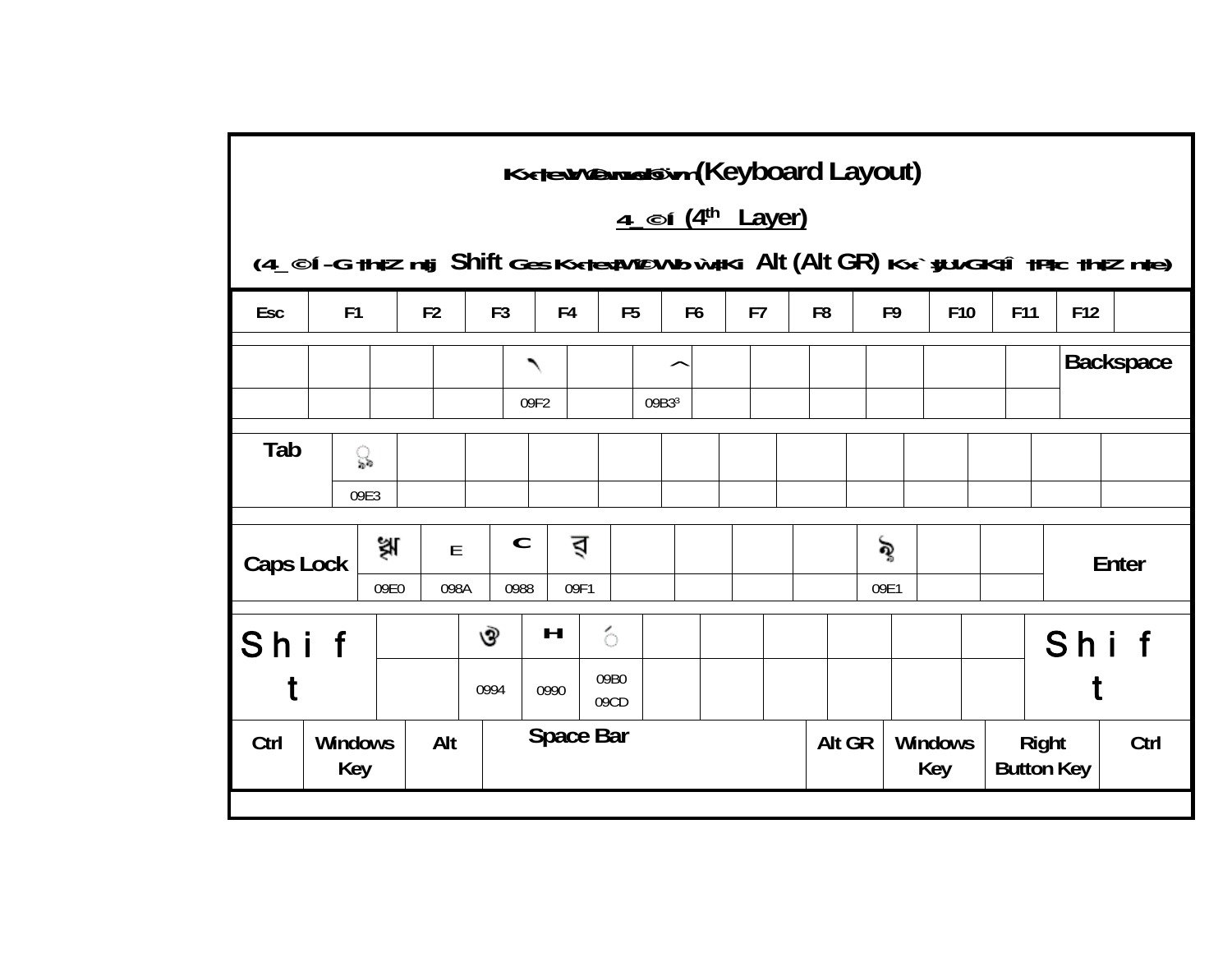# **Kw¤úDUv‡i RvZxq Kx-†evW© (evsjv) Bb÷‡jkb (Installation)**

RvZxq Kx<sup>+</sup>tevMQ evsjv) GKW Unicode Dc#wMx Kx<sup>+</sup>tevM<sup>®</sup> Windows 2000 Ges Windows XP (and onward) Operating System Unicode Complaint **weavq** Windows 2000 Ges Windows XP <sup>12</sup> RvZxq Kx+†evW@ (evsjv) KvR K‡i | wKš G‡¶‡î Microsoft Office XP (or higher) Install Ki‡Z n‡e **†Kbbv** Microsoft Office XP**-Gi c‡e**® Microsoft Office-Gi version mgn c‡ivcyi Unicode Compliant by niqvq RvZxq Kx-†evM© (evsjv) e emtii mgq Rendering-Gi mgmiv †`Lv w`‡Z cu‡i| c¶vš#i Windows 95, Windows 98, Windows ME Acu‡iwUs wn‡÷g Unicode Complaint bv niquq D<sup>3</sup> wt÷tg RuZxq KxteuW@ (evsjv) mutcuU© Kti bv| GQuovi Red Hat Linux (Fedora Core-2) Ges Debian Surge (and onward) Operating System-G RuZxq Kx+†euW© (evsjv) KvR K#i | GW †h#Kub GTK+2.x (or higher) application G Pj#e | GQuovQT wfwEK Application-I GW Support Ki‡e| AwKš' Linux-Gi Rb<sup>e</sup> me‡P‡q RbueÖ Unicode based input method, SCIM (Smart Common Input Method) # mg<sup>-</sup> Application Support Kite, RuZxq KxteuWQ evsiv)I tm mg<sup>-</sup>Application Support Ki‡e| RuZxq Kx†euM@ (exsiv) GLbI Mac Operating System Gi Kg<sup>o</sup> Dc#wWkK‡i ^ZixKivnq bvB| Z‡e cieZx®bgb Kvh@‡gi AvIZvq Mac Operating System G Kg**@c#nWkK‡i Software Dbgb Kivn‡e|** 

- 1. Windows 2000 & Windows XP Operating System-**G RvZxq KxtelW<sup>o</sup>(evsiv) Installation c×wZ:**
- **Load the installation CD in the CD / DVD drive**
- *Run setup.exe(setup.exe* **G `yÕevi** *click* **Ki"b)**

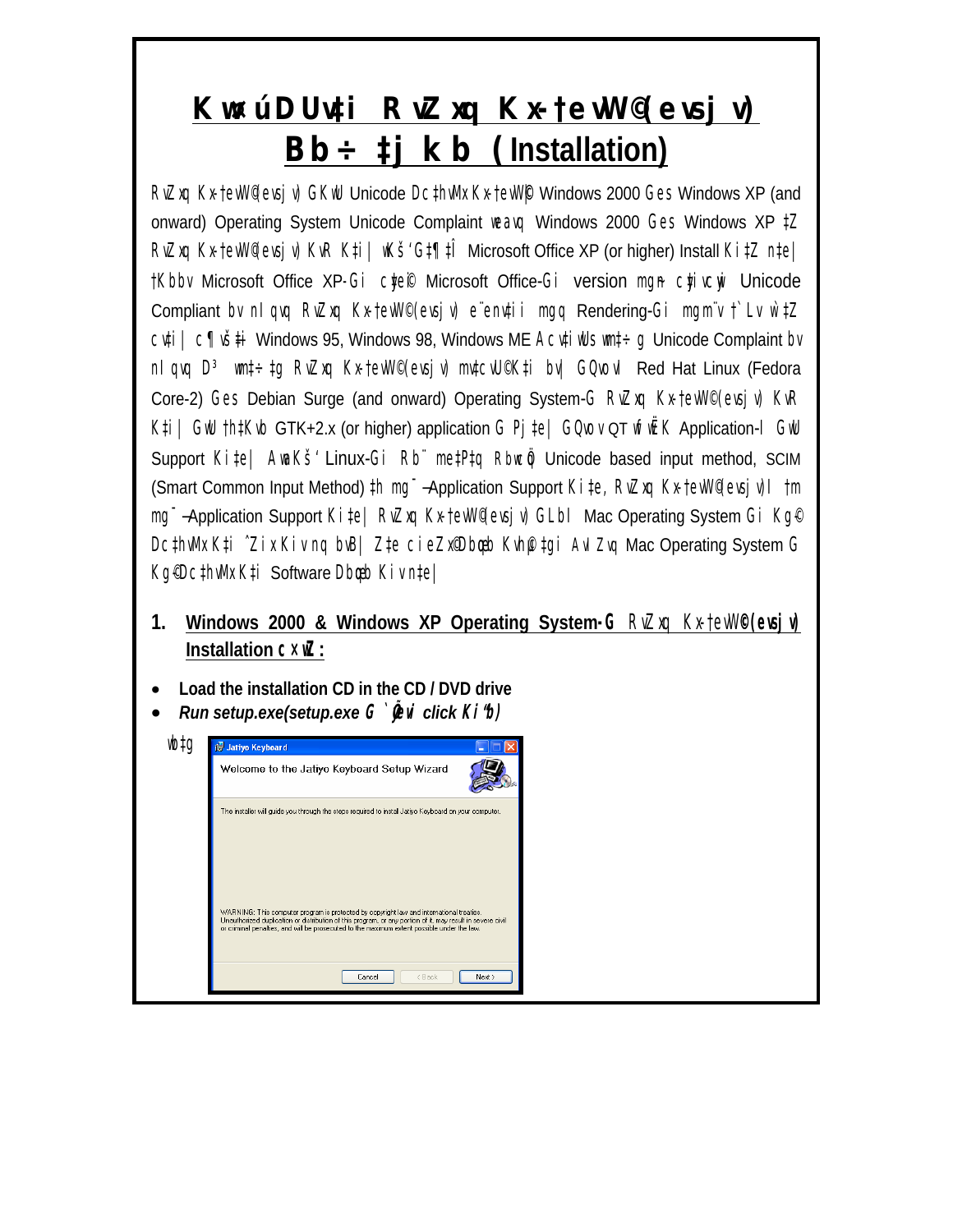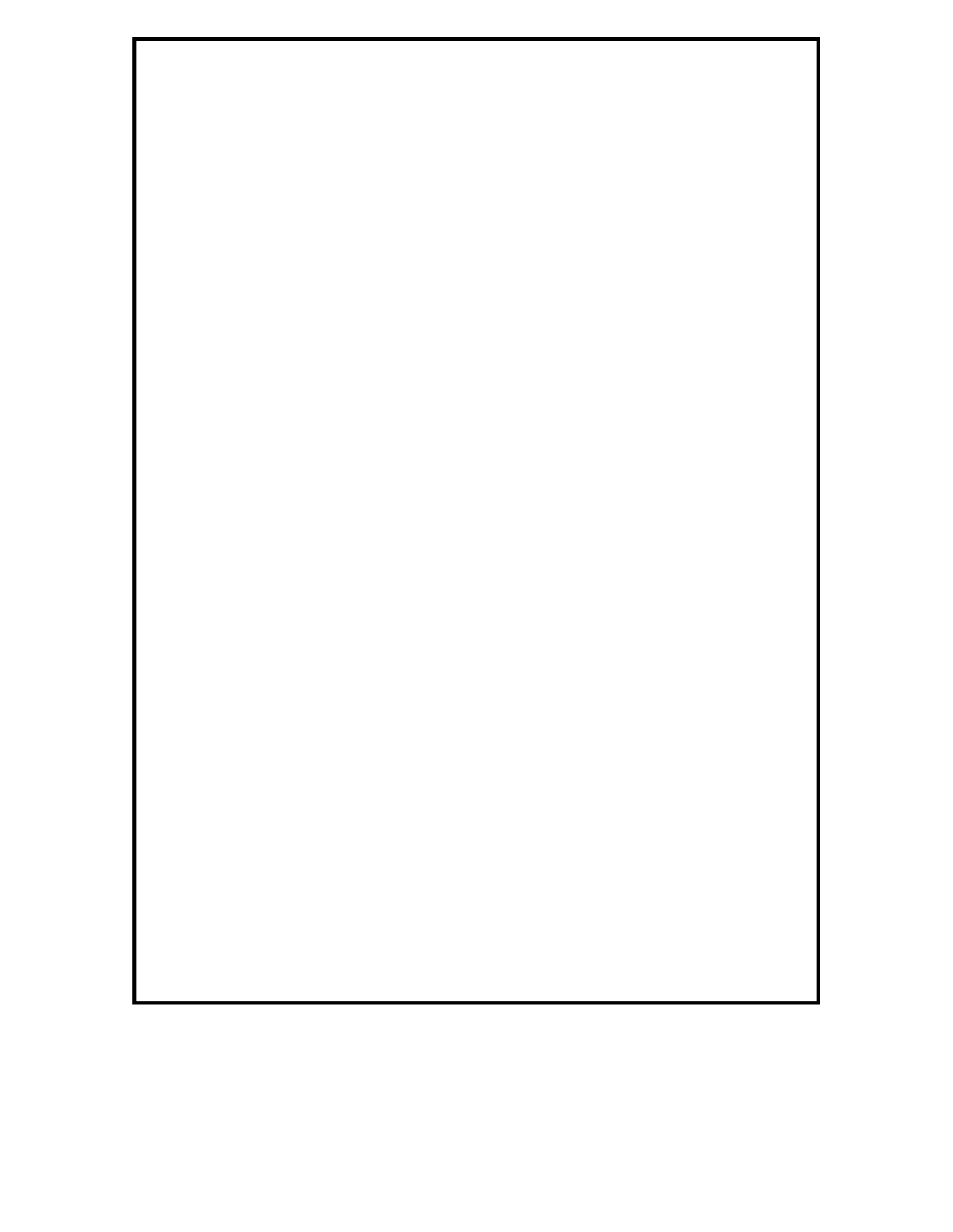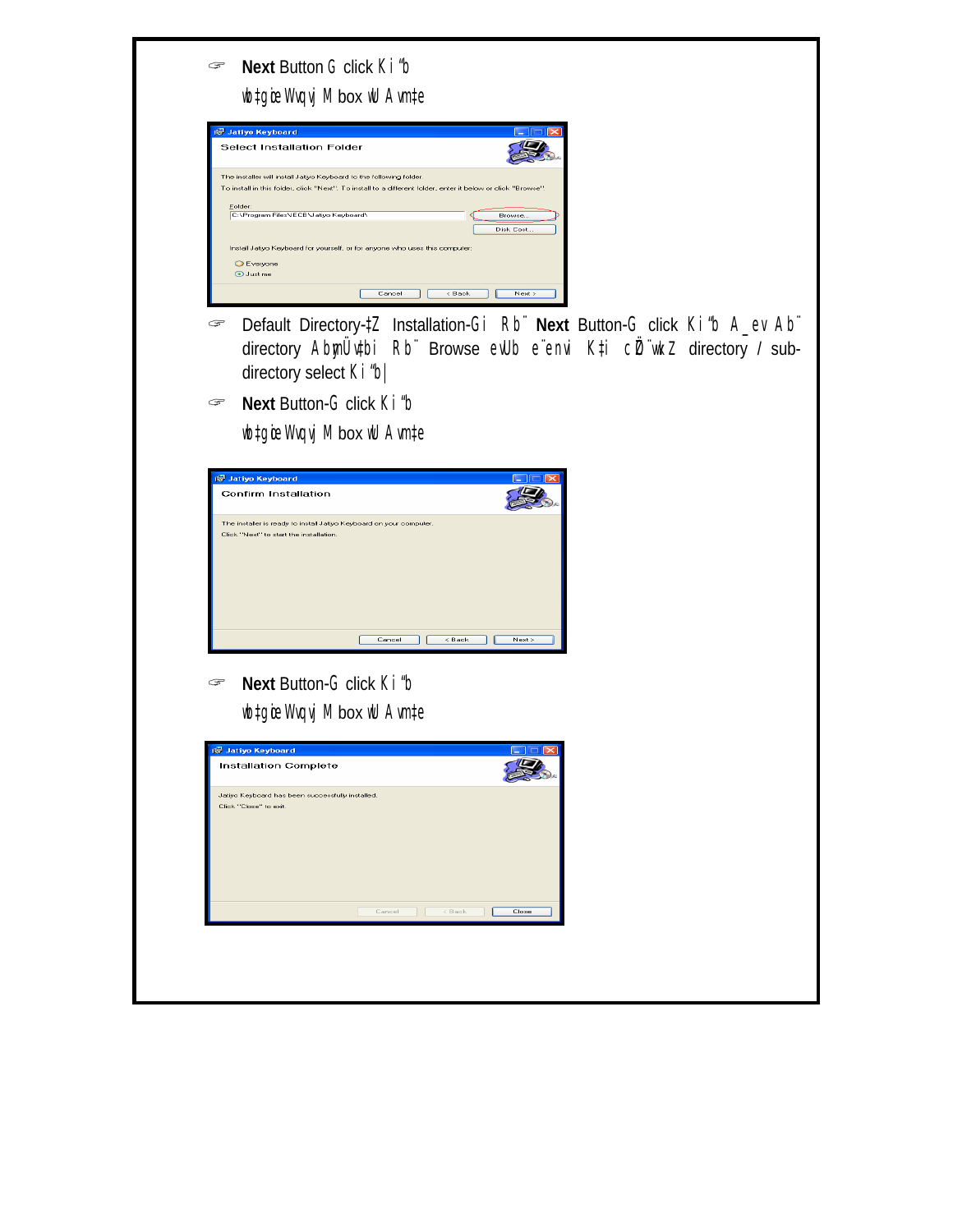Installation manufaction Rb" Close Button-G Click Kib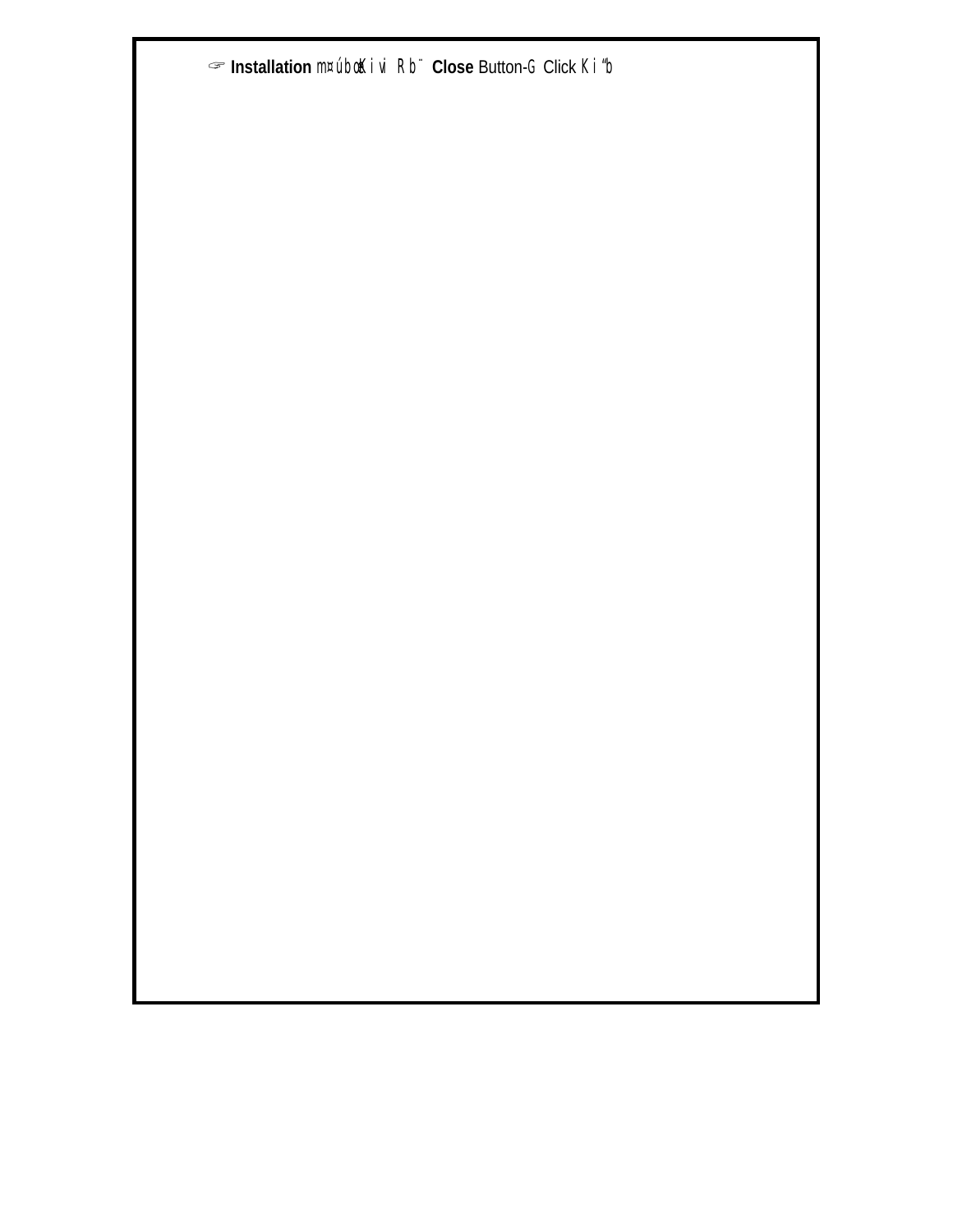#### **RvZxq Kx-†evW© (evsjv) Activate Ki‡Z Operating System-G East Asian Language Support cÖqvRb| GRb¨ whtgue c×wZ AbymiY KitZ n‡e| a) Windows 2000 Operating System-Gi †¶‡Ît**   $\text{Start} \rightarrow \text{Setting} \rightarrow \text{Control Panel} \rightarrow \text{ Regional Options} \rightarrow \text{Languages}$ Select **Indic** from the list as shown in the figure below Regional Options  $2 \times 1$ General Numbers Currency | Time | Date | Input Locales | Settings for the ellirent user-Many programs support interretional settings for numbers, sumenoles,<br>times, and dates. Cet the locale in order to use the standard settings. Your locale (location) Engine (Finded States) 그 Language settings for the system. Your system is configured to read and write accuments in multiple languages  $\square$  targets  $\left| \rule{0.2cm}{0.2cm} \right|$ Di obiew<br>**Di** India Japaneze Ekoram  $\blacksquare$ Set default. Advanced... <u>ok p 1</u> Cancel Apply " Press **Apply** Button and then press **OK**. **b) Windows XP Operating System-Gi †¶‡Ît**   $\mathcal{F}$  Start  $\rightarrow$  Settings  $\rightarrow$  Control Panel  $\rightarrow$  Regional and Language Options  $\rightarrow$ Languages " Now enable install files for **East Asian Language** as shown below, then press **Apply** Button and then press **OK. Regional and Language Options**  $\overline{z}$ Regional Options Languages Advanced egional Options | Languages | <u>Advanced |</u><br>Text services and input languages<br>To view or change the languages and methods you can use to enter<br>text, click Details. Details... Supplemental language support Most languages are installed by default. To install additional languages, select the appropriate check box below.  $\Box$  Install files for complex script and right-to-left languages (including Thai) Install files for East Asian languages  $\Box$   $\Box$   $\Box$  $\sqrt{2}$  $OK$ Apply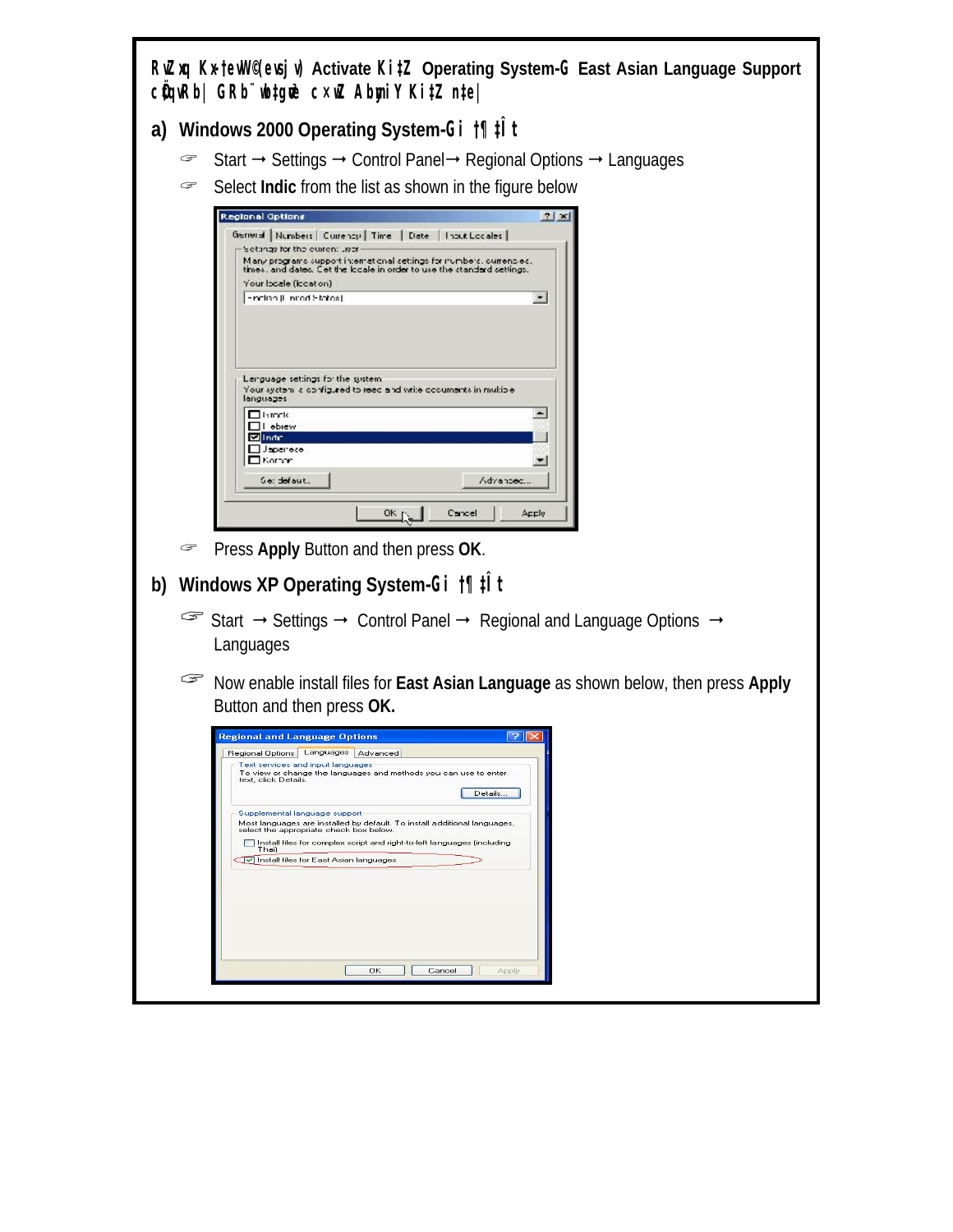$\mathcal{F}$  Start  $\rightarrow$  Programs  $\rightarrow$  Jatiyo Keyboard  $\rightarrow$  Jatiyo Keyboard-C Click Kib **G‡¶‡Î Avcbvi** Desktop Gi Dc‡ii Wb cv‡k  $||$  System Default  $|| \cdot || \times ||$  GB m**URVU †gby** Avnte| GLb Avcbui Operating System G RvZxq Kx<sup>+</sup>†evW@ exsive envi Ki‡Z cvi‡eb| D` wiYmi£, Microsoft Word G GKW Document Open K‡i D<sup>3</sup> mURU ‡gb**jZ** Click Ki**1 A\_ev F12** key press Kib| Gici Fonts pull down **‡gby |\_#K** Jatiyo Lipi **d>Um wtj ± K‡i** Avchui Kuw¶Z WKzqoU UuBc Ki b ev cÖZ Ki b|

### **2. Linux Operating System-G RvZxq Kx-†evW© (evsjv) Installation c×wZ:**

In order to use Jatiyo keyboard in Linux, the setup has to be completed in 3 steps as follows:

- **Step 1: Prerequisites of Installation**
- **Step 2: Installation of Fonts**
- **Step 3: Installation of Jatiyo keyboard**

**Prerequisite:** Jatiyo Key-board on Linux based system depends on Smart Common Input Method (SCIM) for proper functioning. That is, if SCIM is not installed, Jatiyo Key-board on Linux will not work. So, you must first install SCIM and only then you will be able to install Jatiyo Key-board and write Bangla on Linux based platform. A brief description on SCIM is given below for your proper understanding and running of the system.

- **SCIM (Smart Common Input Method:** Smart Common Input Method (SCIM) platform provides a user friendly, full featured input method user interface for POSIX-style operating systems (including Linux, FreeBSD and other UNIX). Using SCIM a user can type in multiple languages on a supported operating system. In JatiyoKeyboard, SCIM is used for its ability to interface with many different applications for multi lingual typing. The JatiyoKeyboard provides the Bangla language keyboard information and SCIM feeds those input character to various application.
- □ You can get more detail information on their official website http://www.scim-im.org/
- **m17n:** m17n stands for Multilingualization. The m17n project provides an interface for JatiyoKeyboard to interact with SCIM. So, JatiyoKeyboard interacts with SCIM by using m17n as medium.
- To know more details about m17n, you can visit their official website at http://www.m17n.org/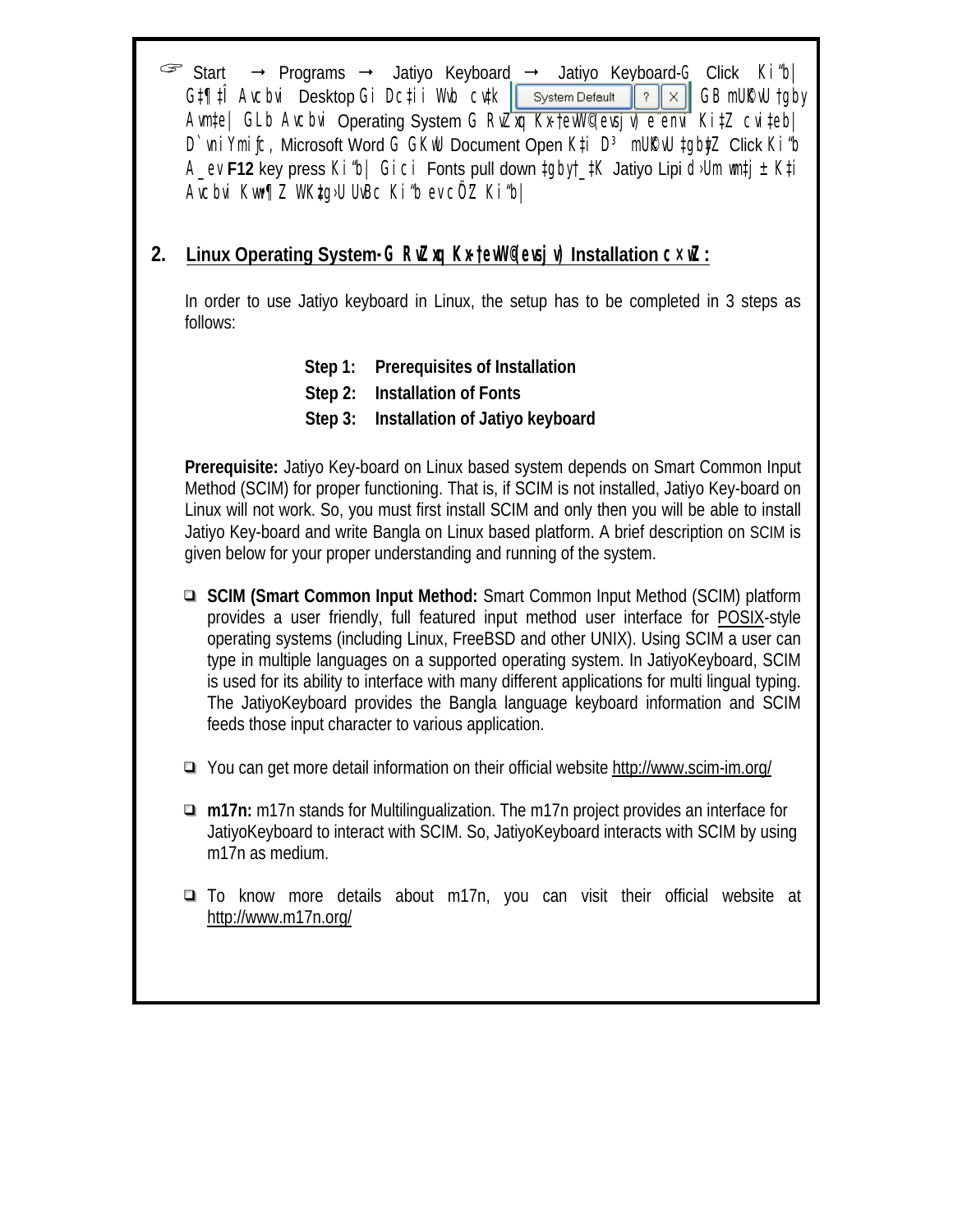#### **Step-1: Prerequisites of Installation**

#### **For Fedora Core:**

Please follow any of the options below to install prerequisites for Fedora Core

**a) Using yum:** Installing yum is the most easy way to install yum. The following command on bash shell will install all the prerequisites for Jatiyo Keyboard on a Fedora Core 5 system.

bash\$ su -c 'yum groupinstall bengali-support'

**b) Using Fedora Extra CDs:** If you have fedora extra CDs, please insert the CDs and install the following RPM (Replace x with your version number) from there:

> scim-x.x.x-x.fcx.i386.rpm scim-m17n-x.x.x-x.fcx.i386.rpm m17n-db-x.x.x-x.fcx.noarch.rpm m17n-lib-x.x.x-x.fcx.i386.rpm scim-qtimm-x.x.x-x.x.fcx.i386.rpm

**c) Installing from Internet:** You can download the following RPMs from internet from official Fedora Core site (From their "extras" directory of distribution) or from other third party site. Then just install them by double clicking on the RPMs.

**d) Using Source Code:** Please follow the steps given below:

"Download the following source code from official website:

http://www.scim-im.org/downloads

- scim-x.y.z.tar.gz
- scim-m17n-x.y.z.tar.gz
- scim-qtimm-x.y.z.tar.bz2

"Download the following files from m17n official website:

- http://m17n.org/m17n-lib/download.html
	- m17n-lib-x.y.z.tar.gz
	- m17n-db-x.y.z.tar.gz

Unzip the files as given below:

- Unzip scim-x.y.z.tar.gz to scim-x.y.z folder
- Unzip scim-m17n-x.y.z.tar.gz to scim-m17n-x.y.z folder
- Unzip scim-qtimm-x.y.z.tar.bz2 to scim-qtimm-x.y.z folder
- Unzip m17n-lib-x.y.z.tar.gz to m17n-lib-x.y.z folder
- Unzip m17n-db-x.y.z.tar.gz to m17n-db-x.y.z folder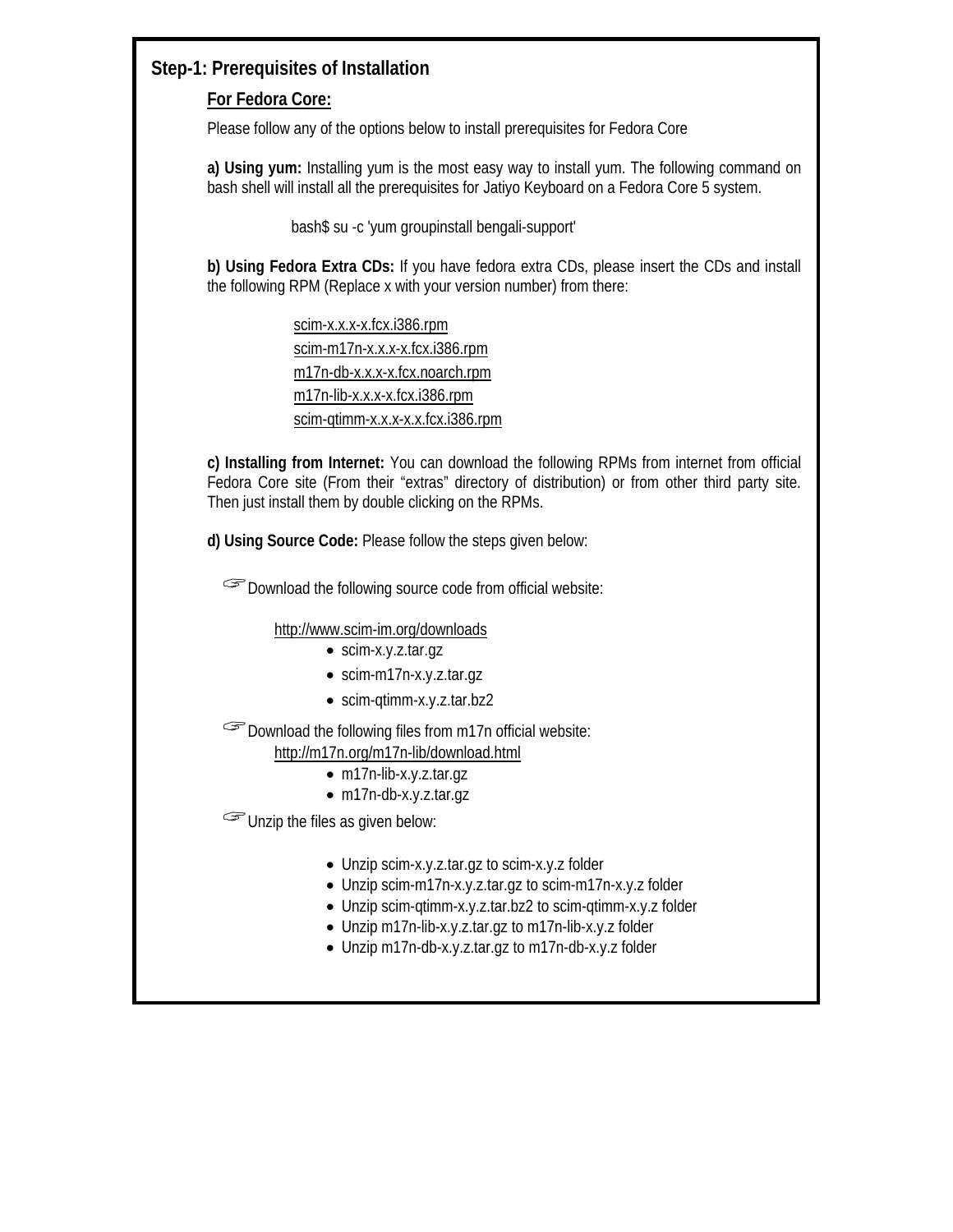Install the files as specified below:

# cd scim-x.y.z # ./configure # make # make install

# cd m17n-lib-x.y.z # ./configure # make # make install

# cd m17n-db-x.y.z # ./configure # make # make install

# cd scim-m17n-x.y.z # ./configure # make # make install

#cd scim-qtimm-x.y.z #./configure # make # make install

#### **For Debian Sarge:**

Please follow any of the options below to install prerequisites for Debian Sarge

**a) Using 14 CD pack:** If you have the full 14 CDs on Debian Sarge, installing the prerequisites requires very little effort. Just follow the steps below:

Scan the CDs by running the following commands:

# apt-cdrom add

**S** Now install by running the following commands

# apt-get install scim # apt-get install **scim-m17n scim-gtk2-immodule**

(Answer **Y** to the question)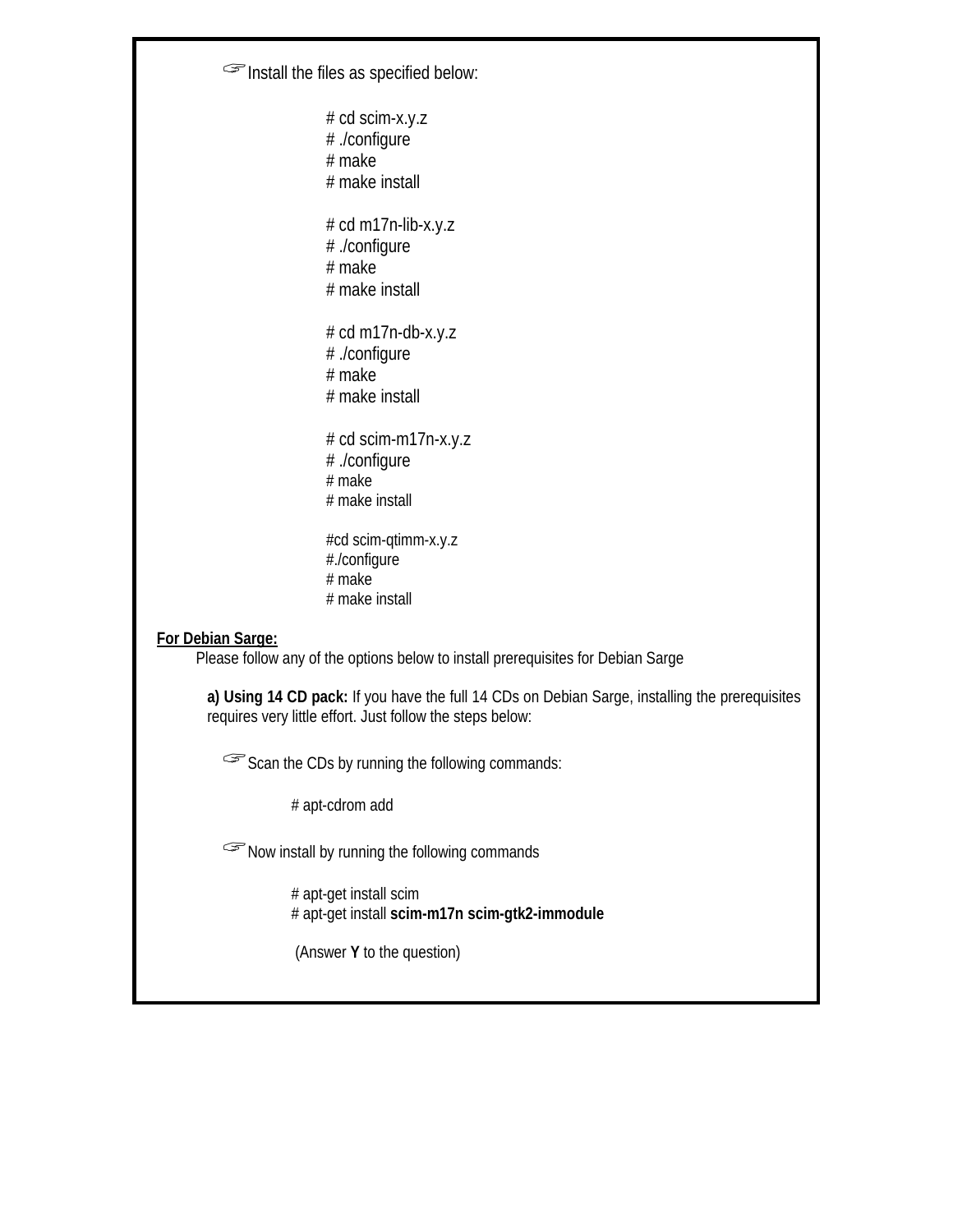**b) Using Source Code:** Installing from source code is completely identical to the Installation from Source Code in Fedora Core. The same steps is repeated below for your convenience

**EXECUTE:** Download the following source code from official website:

http://www.scim-im.org/downloads

- scim-x.y.z.tar.gz
- scim-m17n-x.y.z.tar.gz
- scim-qtimm-x.y.z.tar.bz2

"Download the following files from m17n official website:

http://m17n.org/m17n-lib/download.html

- m17n-lib-x.y.z.tar.gz
- m17n-db-x.y.z.tar.gz

Unzip the files as given below:

- Unzip scim-x.y.z.tar.gz to scim-x.y.z folder
- Unzip scim-m17n-x.y.z.tar.gz to scim-m17n-x.y.z folder
- Unzip scim-qtimm-x.y.z.tar.bz2 to scim-qtimm-x.y.z folder
- Unzip m17n-lib-x.y.z.tar.gz to m17n-lib-x.y.z folder
- Unzip m17n-db-x.y.z.tar.gz to m17n-db-x.y.z folder

"Install the files as specified below:

# cd scim-x.y.z # ./configure # make # make install # cd m17n-lib-x.y.z # ./configure # make # make install # cd m17n-db-x.y.z # ./configure # make # make install # cd scim-m17n-x.y.z # ./configure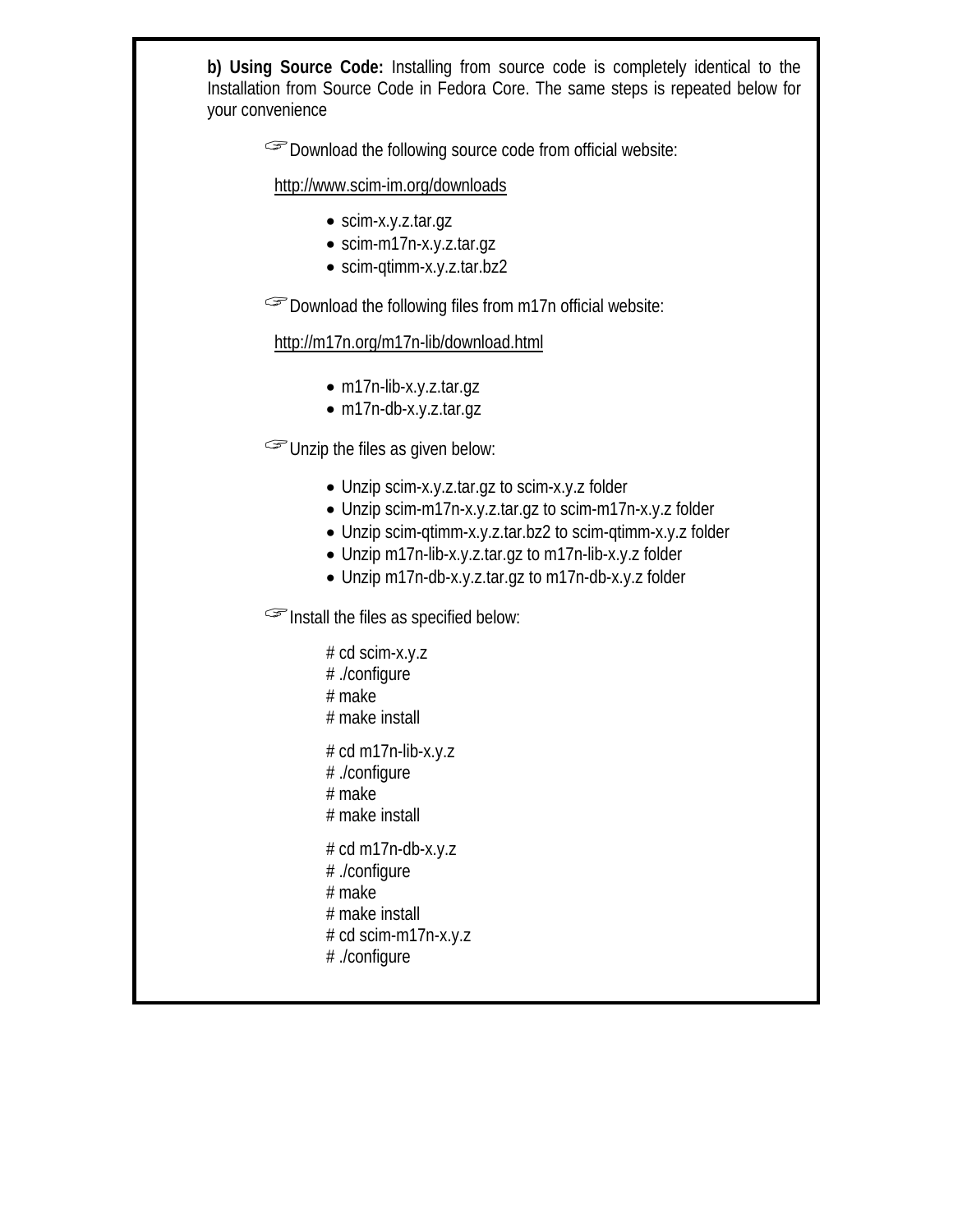# make # make install

#cd scim-qtimm-x.y.z #./configure # make # make install

**c) From internet (Using apt):** If you do not have 14 CDs pack for Debian Sarge, apt can install from internet directly. The following command on a Debian Sarge system with an active internet connection will look all the necessary prerequisite packages and install them automatically.

> #apt-get update # apt-get install scim # apt-get install **scim-m17n scim-gtk2-immodule** (Answer **Y** to the question)

### **Step-2: Installation of Fonts:**

The following section is a customized version of **"**Bangla in GNU/Linux HOWTO", which can be found at http://www.tldp.org/HOWTO/Bangla-HOWTO/usersguide.html#fonts

#### **For Fedora Core:**

Please follow any of the steps below to install fonts on Fedora Core

Create a new directory where you want to install JatiyoLipi fonts. For the rest of this document, we will assume we are installing the fonts in /usr/X11R6/lib/X11/fonts/bengali/

Copy the jatiyo.ttf, jatiyoB.ttf and jatiyol.ttf files to this directory, and execute the following commands:

> bash\$**cd /usr/X11R6/lib/X11/fonts/bengali** bash\$**ttmkfdir**  bash\$**mkfontdir** bash\$**chkfontpath -q -a /usr/X11R6/lib/X11/fonts/Bengali**

"Add the newly created directory to fontconfig configuration. Usually this configuration file is /etc/fonts/fonts.conf. Open this file with you choice of text editor and look for the part that looks somewhat like shown below

> <dir>/usr/X11R6/lib/X11/fonts/Type1</dir> <dir>/usr/share/fonts</dir> <dir>~/.fonts</dir>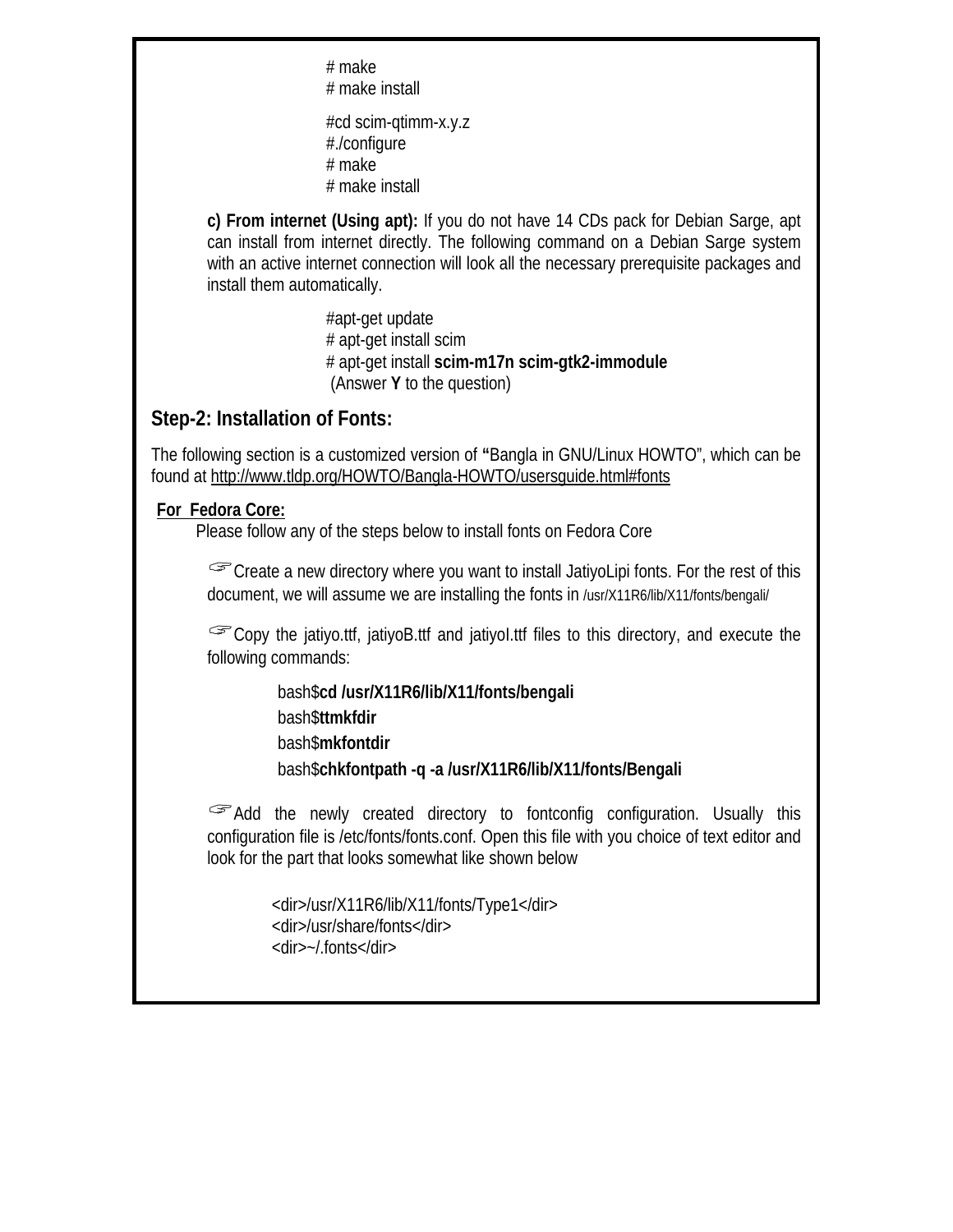"Add the line

<dir>/usr/X11R6/lib/X11/fonts/bengali</dir>

So that now it looks something like this:

 <dir>/usr/X11R6/lib/X11/fonts/Type1</dir> <dir>/usr/share/fonts</dir> <dir>/usr/X11R6/lib/X11/fonts/bengali</dir> <dir>~/.fonts</dir>

"Save the file

 $\mathcal{F}$  Execute the following commands

**bash\$fc-cache**

#### **For Debian Sarge:**

Please follow any of the steps below to install fonts on Debian Sarge

"Create a new directory where you want to install JatiyoLipi fonts. For the rest of this document, we will assume we are installing the fonts in /usr/X11R6/lib/X11/fonts/bengali/

Copy the jatiyo.ttf, jatiyoB.ttf and jatiyol.ttf files to this directory, and execute the following commands:

#### bash\$**cd /usr/X11R6/lib/X11/fonts/bengali** bash\$**mkfontdir**

Add the newly created directory to fontconfig configuration. Usually this configuration file is /etc/fonts/fonts.conf. Open this file with you choice of text editor and look for the part that looks somewhat like shown below

 <dir>/usr/X11R6/lib/X11/fonts/Type1</dir> <dir>/usr/share/fonts</dir> <dir>~/.fonts</dir>

"Add the line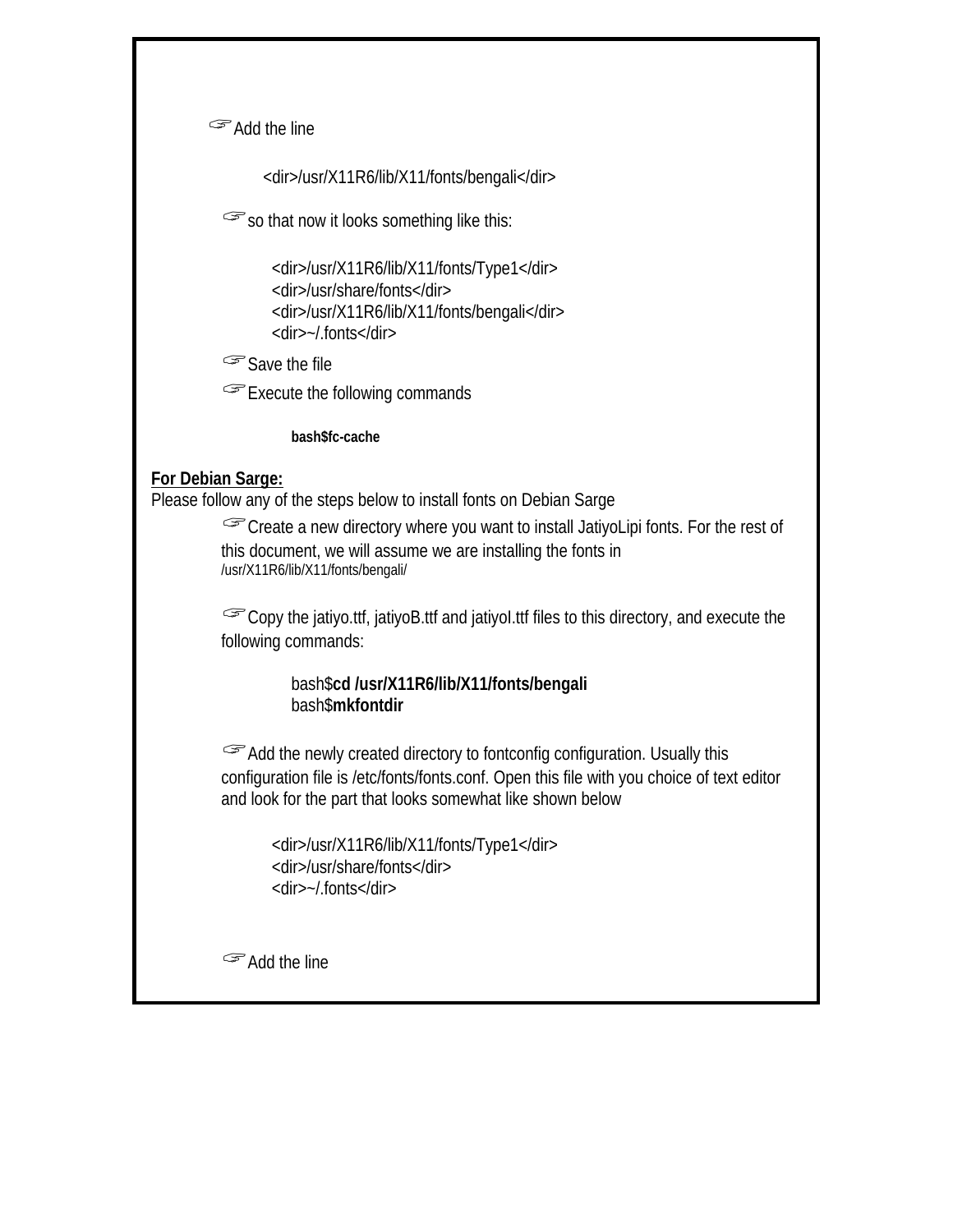<dir>/usr/X11R6/lib/X11/fonts/bengali</dir>

So that now it looks something like this:

 <dir>/usr/X11R6/lib/X11/fonts/Type1</dir> <dir>/usr/share/fonts</dir> <dir>/usr/X11R6/lib/X11/fonts/bengali</dir> <dir>~/.fonts</dir>

Save the file

"Execute the following commands

**bash\$fc-cache** 

#### **Step-3: Installation of JatiyoKeyboard (Applicable to both Fedora Core and Debian Sarge):**

"Copy the bn-National.mim file from installation CD-ROM to your /usr/local/share/m17n directory (Note: on some system, this can be located to /usr/share/m17n)

"Open the **/usr/share/m17n/mdb.dir (Or /usr/local/share/m17n/mdb.dir based on your system)** file in any editor and add the following line in the input section:

 *(input-method bn national "bn-National.mim")* 

### **Typing with JatiyoKeyboard**

#### **For Typing in gedit:**

"Open the bash shell

"Type the following

 **bash\$scim –d**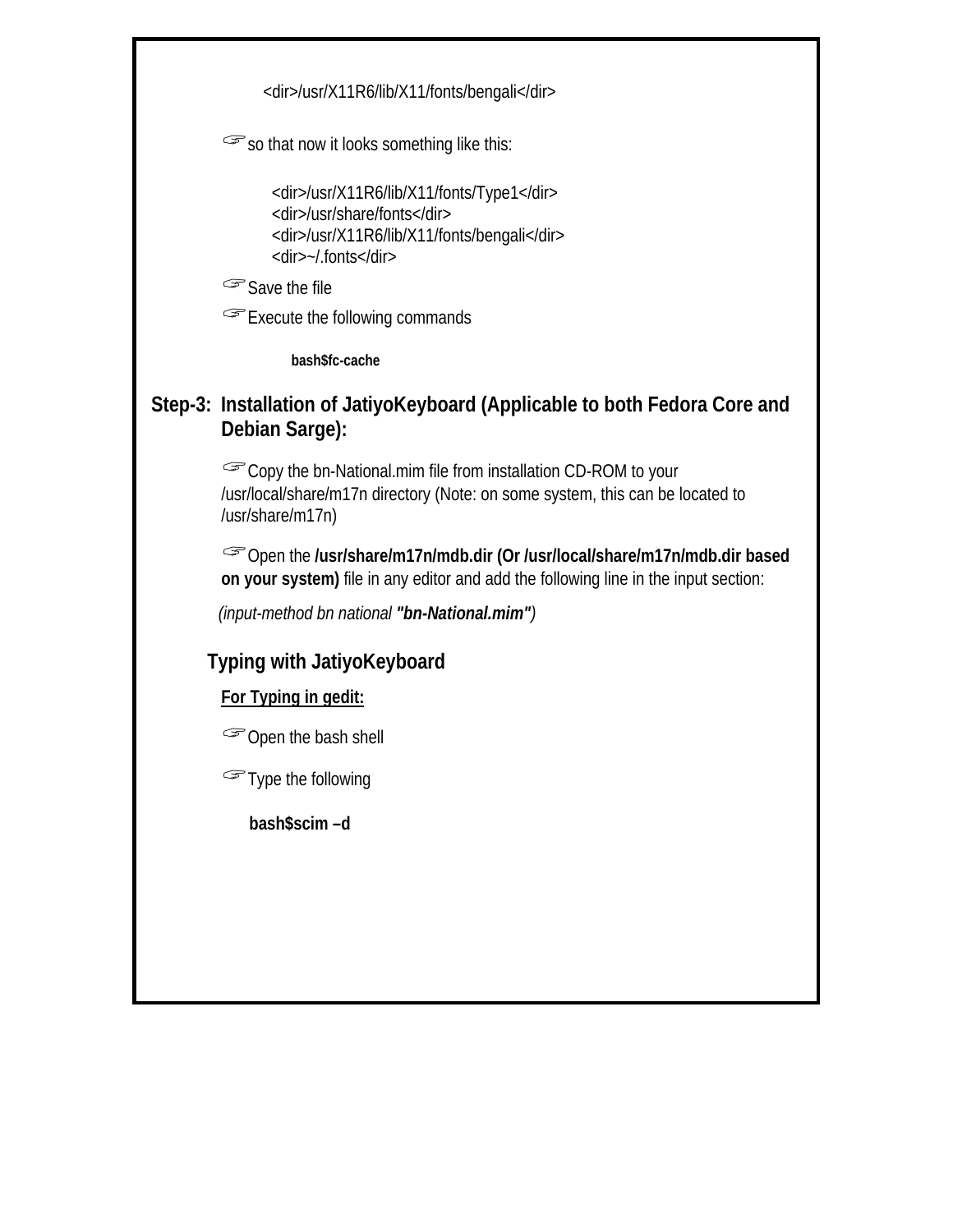You desktop should look something like the image given below (Note: based on your system, the image may be different). If clicked on this icon, a drop down menu will show up (as shown in the picture below:



"Configure gtk2 IM submenu: **If you are running a Fedora version lower than 5 (FC5) or Debian Sarge, you do not need to do this step.**

Enable gtk2 IM submenu on the command line with the following command; the \ is for printing purposes and this should appear all on one line:

gconftool-2 --type bool --set \ '/desktop/gnome/interface/show\_input\_method\_menu' true

'/desktop/gnome/interface/show\_input\_method\_menu' true

"Now run **gedit.** Right click on the writing area and select Smart Common Input Method (SCIM) as the chosen input method. Then click on the **scim** icon on the top of the screen, a pull down menu will be shown (as shown in the picture below), select **Bengali** from there

|              |              |   | Applications Johnny of all |                                                                    |   |        |   |                      |              |   |                    |                                   | Sun Victor 15 Fo are and<br><b>English Haybrard</b> | 뉯<br>٠               |
|--------------|--------------|---|----------------------------|--------------------------------------------------------------------|---|--------|---|----------------------|--------------|---|--------------------|-----------------------------------|-----------------------------------------------------|----------------------|
|              |              |   |                            |                                                                    |   |        |   | <b>Herman System</b> |              |   |                    | Artharic                          |                                                     | ٠                    |
| DA4          |              |   |                            | you paint they pourment only                                       |   |        |   |                      |              |   |                    |                                   | <b>Arabic Illigant</b>                              | ٠                    |
| D            | Ð            | ٠ | 0                          | A                                                                  | ٠ | ٠      | × | 町                    | 靣            | 図 | 崧                  | Assenana                          |                                                     | ٠                    |
| m            | <b>Taken</b> |   | <b>Take</b>                | m                                                                  |   | $\sim$ |   | Take.                | <b>Facts</b> |   | <b>Mitchellen</b>  | <b>Danisle</b>                    |                                                     | ٠                    |
| Leasing X at |              |   |                            |                                                                    |   |        |   |                      |              |   | St Mitte beingend. | <b>Téritain</b>                   |                                                     | ٠                    |
|              |              |   |                            |                                                                    |   |        |   |                      |              |   |                    | Great                             |                                                     | ٠                    |
|              |              |   |                            |                                                                    |   |        |   |                      |              |   |                    | Fernian                           |                                                     | ٠                    |
|              |              |   |                            |                                                                    |   |        |   |                      |              |   |                    | <b>Garet</b>                      |                                                     | ×                    |
|              |              |   |                            |                                                                    |   |        |   |                      |              |   |                    | Instrum                           |                                                     | ï                    |
|              |              |   |                            |                                                                    |   |        |   |                      |              |   |                    | Hindi                             |                                                     | ï                    |
|              |              |   |                            |                                                                    |   |        |   |                      |              |   |                    | Creation                          |                                                     | ٠                    |
|              |              |   |                            |                                                                    |   |        |   |                      |              |   |                    | <b>INFARMER</b>                   |                                                     | ٠                    |
|              |              |   |                            |                                                                    |   |        |   |                      |              |   |                    | <b>Kensin</b><br>Cardioder        |                                                     | ٠                    |
|              |              |   |                            |                                                                    |   |        |   |                      |              |   |                    |                                   |                                                     | ٠                    |
|              |              |   |                            |                                                                    |   |        |   |                      |              |   |                    | Karnada<br><b>Norwall</b>         |                                                     | ٠<br>ï               |
|              |              |   |                            |                                                                    |   |        |   |                      |              |   |                    | Ladhan                            |                                                     | ٠                    |
|              |              |   |                            |                                                                    |   |        |   |                      |              |   |                    |                                   |                                                     |                      |
|              |              |   |                            |                                                                    |   |        |   |                      |              |   |                    | <b>Huizyslam</b>                  |                                                     | ٠                    |
|              |              |   |                            |                                                                    |   |        |   |                      |              |   |                    | <b>Drive</b>                      |                                                     | ٠                    |
|              |              |   |                            |                                                                    |   |        |   |                      |              |   |                    | <b>Hercelo</b>                    |                                                     | $\ddot{\phantom{0}}$ |
|              |              |   |                            |                                                                    |   |        |   |                      |              |   |                    | <b>Norwal</b><br>Moore.           |                                                     |                      |
|              |              |   |                            |                                                                    |   |        |   |                      |              |   |                    | tiebien                           |                                                     | $\ddot{\cdot}$       |
|              |              |   |                            |                                                                    |   |        |   |                      |              |   |                    | Tarrell                           |                                                     | ٠                    |
|              |              |   |                            |                                                                    |   |        |   |                      |              |   |                    | Mag                               |                                                     |                      |
|              |              |   |                            |                                                                    |   |        |   |                      |              |   |                    | that                              |                                                     |                      |
|              |              |   |                            |                                                                    |   |        |   |                      |              |   |                    | <b><i><u>Uladinamente</u></i></b> |                                                     |                      |
|              |              |   |                            |                                                                    |   |        |   |                      |              |   |                    |                                   | <b>Chronic Liergiffied</b>                          | ٠                    |
|              |              |   |                            |                                                                    |   |        |   |                      |              |   |                    | <b>Calved</b>                     |                                                     |                      |
|              |              |   |                            |                                                                    |   |        |   |                      |              |   |                    |                                   | is <b>Important</b> ient                            |                      |
|              |              |   |                            |                                                                    |   |        |   |                      |              |   |                    |                                   |                                                     |                      |
|              |              |   |                            |                                                                    |   |        |   |                      |              |   |                    | <b>LA L-Ead E</b>                 | $^{24}$                                             |                      |
|              |              |   |                            | IS challed below. Form IS (challed below) Point C Limited 1 - polk |   |        |   |                      |              |   |                    |                                   |                                                     |                      |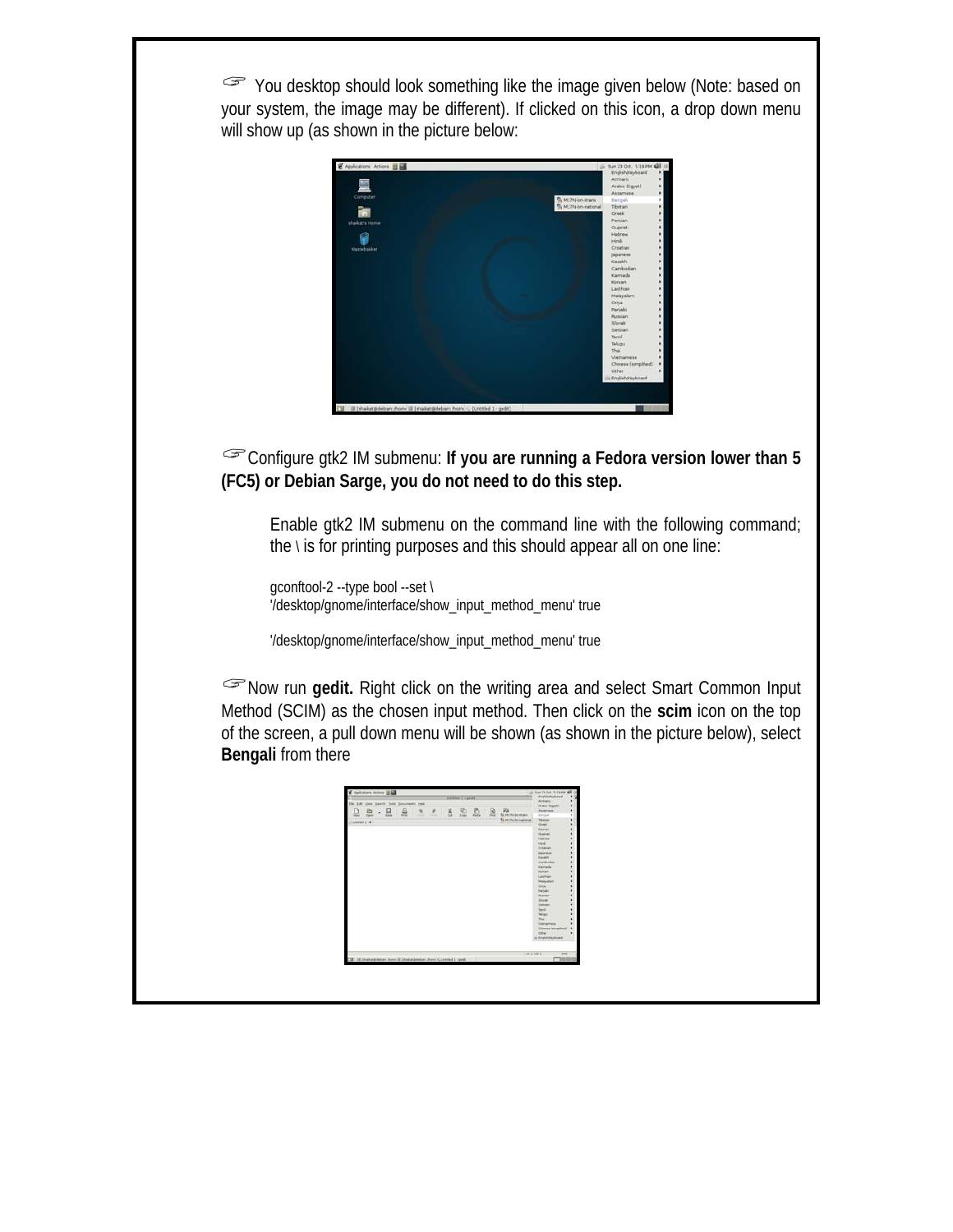| <b>E</b> Applications Actions <b>E MI</b><br>instituted 1 - modif                                                                                                   |                                            | ma rema conme dil in-<br>English/Keyboard                                                                                                                                                       |
|---------------------------------------------------------------------------------------------------------------------------------------------------------------------|--------------------------------------------|-------------------------------------------------------------------------------------------------------------------------------------------------------------------------------------------------|
| Decuments Help<br>Yew Search Sook<br>Ede.<br>s.                                                                                                                     |                                            | <b>Atcharic</b><br>Arabic (Kgypt)                                                                                                                                                               |
| 宅<br>Ø<br>$\frac{36}{24}$<br>9<br>a<br>a<br>$\mathbf{S}$<br>e<br>₿<br>Print.<br>Copy<br>Open<br>Paste<br><b>Save</b><br>Linda<br><b>Types</b><br>NH<br>Lintzled 1 A | 區<br>% H17N-bn-trans<br>W H17N-be-rational | Assamese<br><b>Herizal</b><br>Tibetan<br>Grank                                                                                                                                                  |
|                                                                                                                                                                     |                                            | itabraw<br><b>Hindi</b><br>Croatian<br><b>Japanese</b><br>Kazakh<br>Carribodan<br>Kannada<br><b>Kirean</b><br>Lactfriam<br>Haleyalam<br>Oriya<br>Páriabi<br><b>Pluminer</b><br>tions<br>Serbian |
|                                                                                                                                                                     |                                            | <b>Tarrol</b><br><b>Tekagu</b><br><b>Thui</b><br>Vietnamese<br>Chinese (simplified)<br>Other                                                                                                    |

**When** you can type Bengali

| <b>E</b> Applications Actions <b>EL BAR</b> |           |            |                                         |                                                                                        |   |               |                                                   |                                   |              |                           |              | iii 5un 23 Oct. 5:25 PM Q C |
|---------------------------------------------|-----------|------------|-----------------------------------------|----------------------------------------------------------------------------------------|---|---------------|---------------------------------------------------|-----------------------------------|--------------|---------------------------|--------------|-----------------------------|
|                                             |           |            |                                         |                                                                                        |   |               |                                                   | Untitled 1 (modified) - gedit     |              |                           |              | $-9x$                       |
|                                             |           |            | Ble Edit Vew Search Bols Qocuments Help |                                                                                        |   |               |                                                   |                                   |              |                           |              |                             |
| ⊔<br><b>New</b>                             | ₿<br>Open | 显          | 晨                                       | $\frac{9}{2}$                                                                          | e | $\frac{2}{3}$ | $\bigoplus\limits_{\mathcal{C}\alpha\beta\gamma}$ | $\bigoplus_{\ell\in\mathbb{N}^d}$ | $\mathbf{Q}$ | $\frac{E}{\text{mphere}}$ |              |                             |
| Untitled 1* M                               |           |            |                                         |                                                                                        |   |               |                                                   |                                   |              |                           |              |                             |
| বাংলাদেশ                                    |           | Bangladesh |                                         |                                                                                        |   |               |                                                   |                                   |              |                           |              |                             |
|                                             |           |            |                                         |                                                                                        |   |               |                                                   |                                   |              |                           |              |                             |
|                                             |           |            |                                         | Till El File Browser: sha III shakat@debian; III (shakat@debian) C Untrilled I limodif |   |               |                                                   |                                   |              |                           | Ln 1, Col 23 | ti5                         |

### **For Typing in Openoffice:**

"Open the bash shell

"Type the following commands in the shell

#GTK\_IM\_MODULE=scim; export GTK\_IM\_MODULE #XIM\_PROGRAM="scim –d"; export XIM\_PROGRAM #export XMODIFIERS=@im=SCIM #oowriter

"The last command will launch Openoffice writer

"Now select **M17n-bn-National** in scim (Same as in gedit)

"You can now type Bengali in Openoffice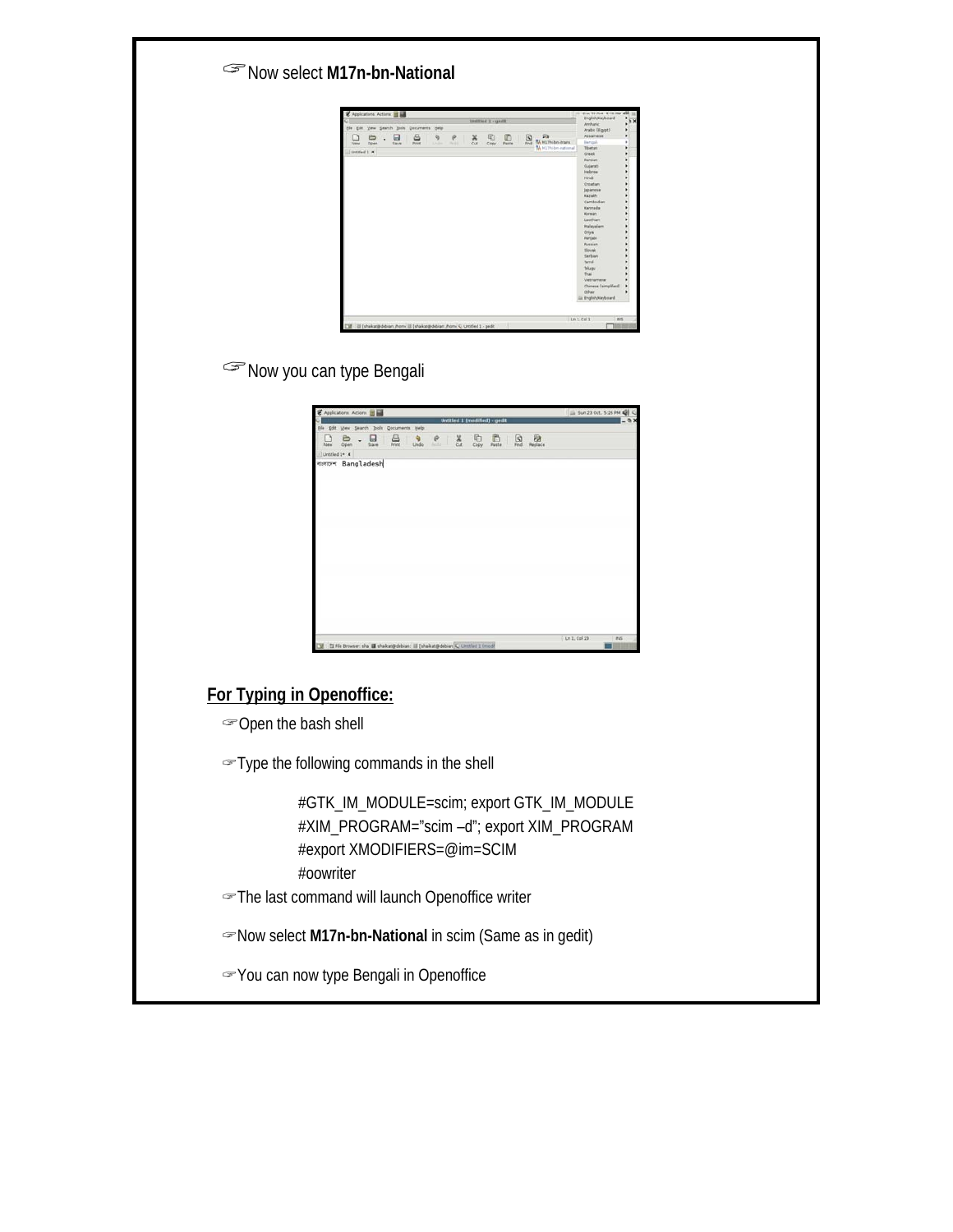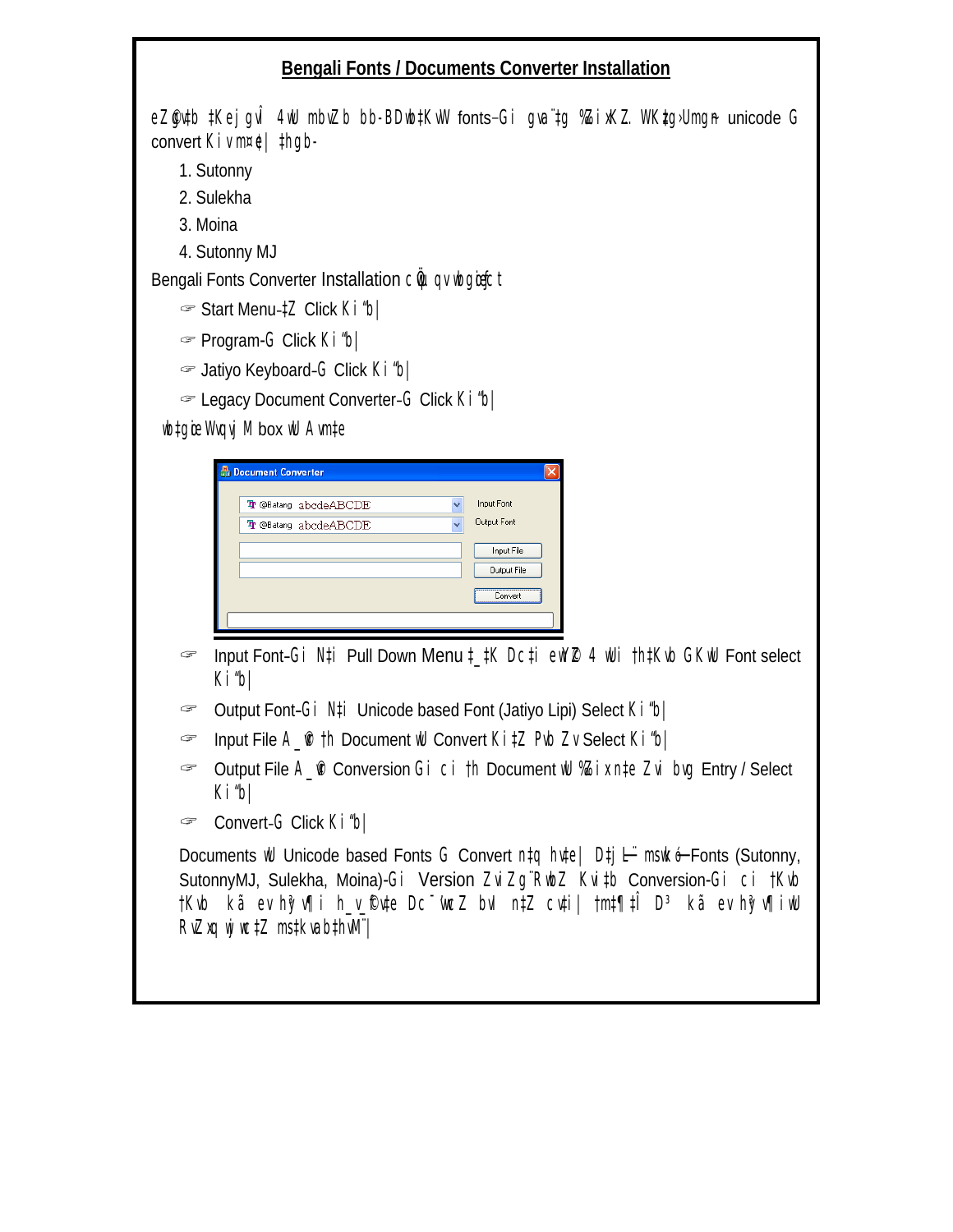|                          | msL'y wy I hy vii ZixKivhu |                                          |
|--------------------------|----------------------------|------------------------------------------|
|                          | <b>-fey©</b>               |                                          |
| <b>Bengali Character</b> | Bengali Button in Keyboard | Key strokes as per QUERTY<br>Keyboard    |
| A                        | A                          | Η                                        |
| Av                       | $\mathbf{a}$               | gh                                       |
| Av                       | Av                         | AltGr h                                  |
| B                        | <b>av</b>                  | qd                                       |
| B                        | B                          | AltGr d                                  |
| C                        | $\mathbf{a}$               | qD                                       |
| C                        | C                          | AltGr D                                  |
| D                        | &y                         | gs                                       |
| D                        | D                          | AltGr <sub>s</sub>                       |
| E                        | &                          | gS                                       |
| E                        | Ē                          | AltGr <sub>S</sub>                       |
| F                        | 8                          | ga                                       |
| F                        | F                          | AltGr a                                  |
| G                        | 8                          | q c                                      |
| G                        | G                          | AltGr c                                  |
| H                        | $\mathbf{a}_{\text{oo}}$   | q C                                      |
| H                        | Н                          | AltGr <sub>C</sub>                       |
| I                        | П                          | AltGr x                                  |
| I                        | a                          | g x                                      |
|                          | J                          | AltGr X                                  |
| V                        | $\mathbf{v}$               | h                                        |
| w                        | w                          | d                                        |
| $\mathbf{I}$             | ı                          | D                                        |
|                          | $\blacksquare$             | S<br>Ś                                   |
|                          |                            |                                          |
|                          |                            | a                                        |
|                          |                            | $\mathsf{C}$<br>$\overline{\mathcal{C}}$ |
| ‡v                       | ‡v                         |                                          |
|                          |                            | Χ                                        |
| ‡Š                       | ij,                        | X                                        |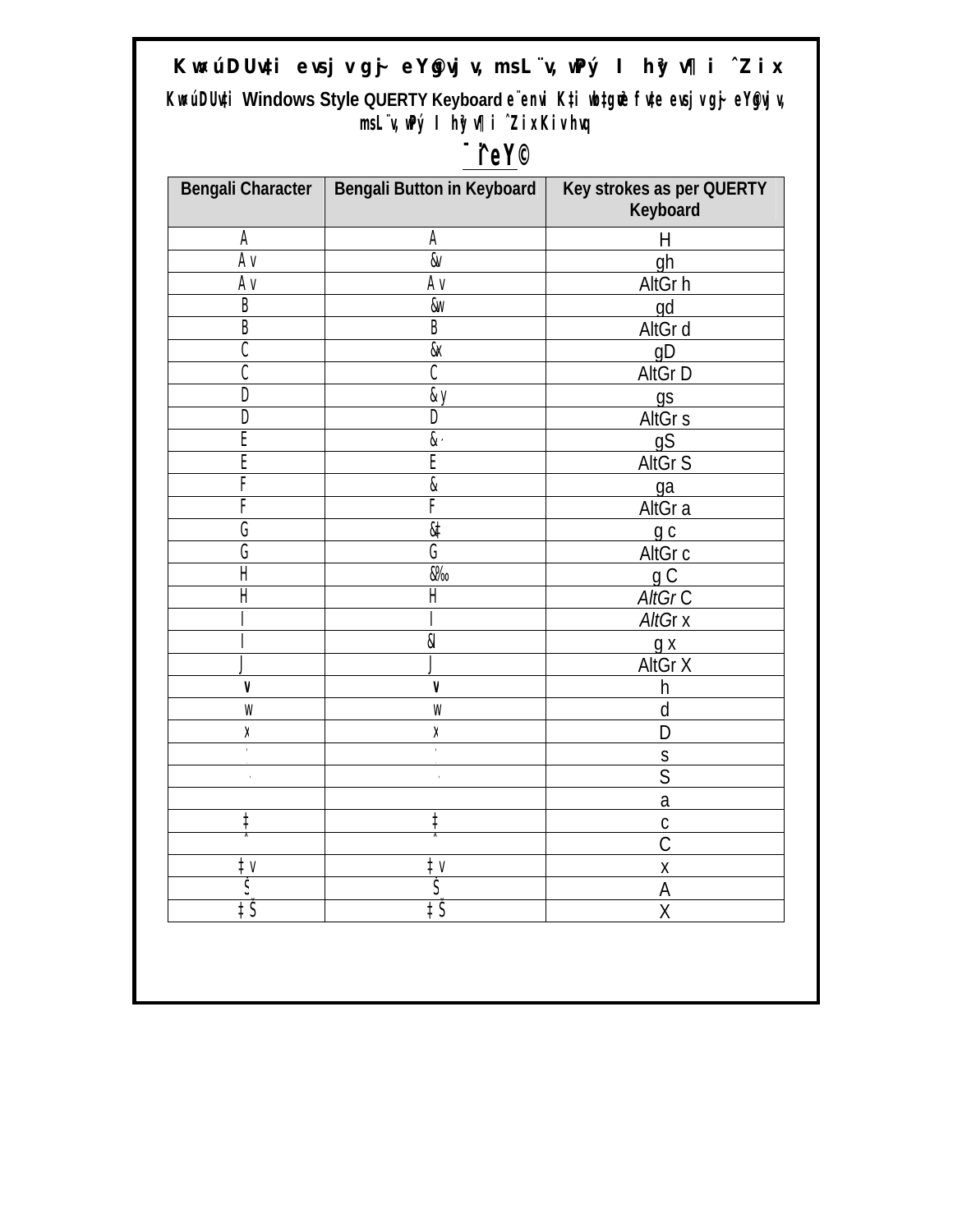# **e¨ÄbeY©**

| Bengali<br>Character    | Bengali Button in<br>Keyboard | Key strokes as per QUERTY<br>Keyboard |
|-------------------------|-------------------------------|---------------------------------------|
| $\overline{\mathbf{K}}$ | $\overline{\mathbf{K}}$       |                                       |
| L                       | L                             |                                       |
| M                       | M                             | $\boldsymbol{0}$                      |
| N                       | N                             | O                                     |
| $\mathbf 0$             | $\mathbf 0$                   | q                                     |
| P                       | P                             | $\vee$                                |
| Q                       | Q                             | Υ                                     |
| R                       | R                             | $\cup$                                |
| S                       | S                             | U                                     |
| $\overline{\mathsf{T}}$ | Т                             |                                       |
| $\overline{\mathbf{U}}$ | U                             | t                                     |
| $\overline{\textbf{v}}$ | $\overline{\textbf{v}}$       | Τ                                     |
| W                       | W                             | $\rm e$                               |
| X                       | X                             | E                                     |
| Ÿ                       | $\overline{\mathbf{Y}}$       | B                                     |
| $\overline{\mathbf{z}}$ | $\overline{\mathbf{z}}$       | $\sf k$                               |
|                         | ▀                             | K                                     |
|                         |                               |                                       |
| a                       | a                             |                                       |
| b                       | b                             | b                                     |
| $\mathbf{c}$            | C                             | r                                     |
| $\mathbf d$             | d                             | R                                     |
| e                       | e                             | $\mathsf{f}$                          |
| f                       | f                             | F                                     |
| g                       | $\overline{9}$                | ${\sf m}$                             |
| $\mathbf{h}$            | $\overline{\mathbf{h}}$       | W                                     |
| Ĩ                       | Ĭ                             | $\sf V$                               |
| j                       | j                             | V                                     |
| $\overline{\mathbf{k}}$ | $\overline{\mathbf{k}}$       | ${\sf M}$                             |
| Т                       | ı                             | ${\sf N}$                             |
| $\mathbf{m}$            | $\mathbf{m}$                  | $\sf n$                               |
| n                       | n                             | i                                     |
| $\mathbf 0$             | $\mathbf 0$                   | p                                     |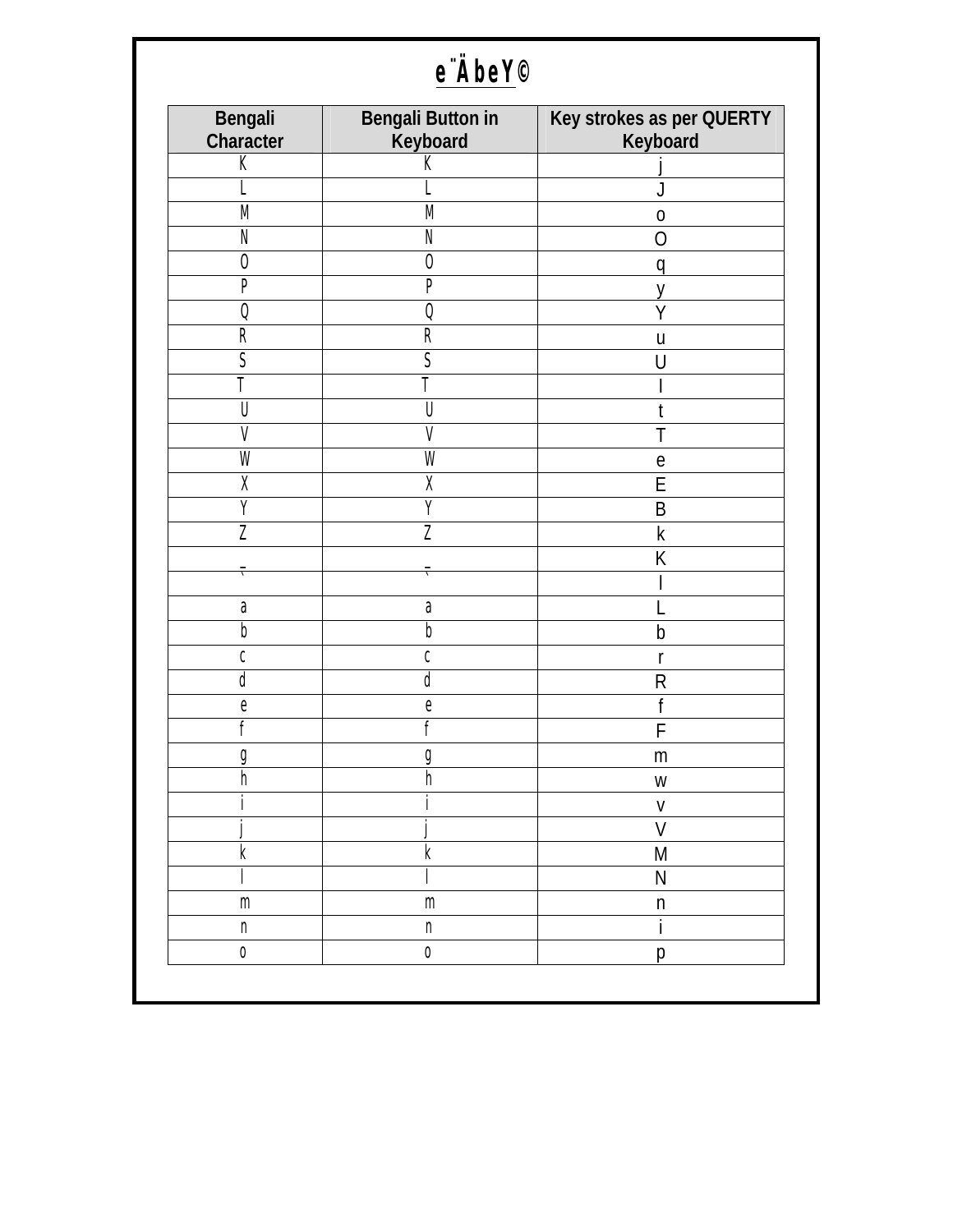| Bengali<br>Character | <b>Bengali Button in</b><br>Keyboard | Key strokes as per QUERTY<br>Keyboard |
|----------------------|--------------------------------------|---------------------------------------|
| p                    |                                      |                                       |
| σ                    |                                      | W                                     |
| г                    |                                      | AltGr k                               |
| S                    | S                                    |                                       |
|                      |                                      | 7                                     |
|                      | ری                                   | $\overline{7}$                        |
|                      |                                      | AltGR j                               |
| $\ddot{\phantom{0}}$ |                                      | AltGr w                               |
| a                    | a                                    | AltGr v                               |
| ◉                    | ◉                                    | Shif+AltGr+V                          |
| $\blacktriangle$     | $\blacktriangle$                     | Shif+AltGr+6                          |

# <u>wig Wý</u>

| <b>Bengali Character</b>   | Bengali Button in<br>Keyboard | Key strokes as per QUERTY<br>Keyboard |
|----------------------------|-------------------------------|---------------------------------------|
|                            |                               |                                       |
| 11                         | 11                            | 11                                    |
| ,                          | ,                             |                                       |
| $\mathbf{I}$               |                               |                                       |
|                            |                               |                                       |
|                            |                               |                                       |
|                            |                               |                                       |
|                            |                               |                                       |
|                            |                               | $Shift + G$                           |
|                            | $\parallel$                   | Alt Gr + $q$                          |
|                            |                               |                                       |
|                            |                               |                                       |
| Ò                          | Ò                             | Ò                                     |
| $\boldsymbol{\mathcal{P}}$ | $\pmb{\mathfrak y}$           | $\pmb{\mathfrak{H}}$                  |
| Ô                          | 0                             | Ô                                     |
| 0                          | O                             | O                                     |
| 8                          | &                             | Ω                                     |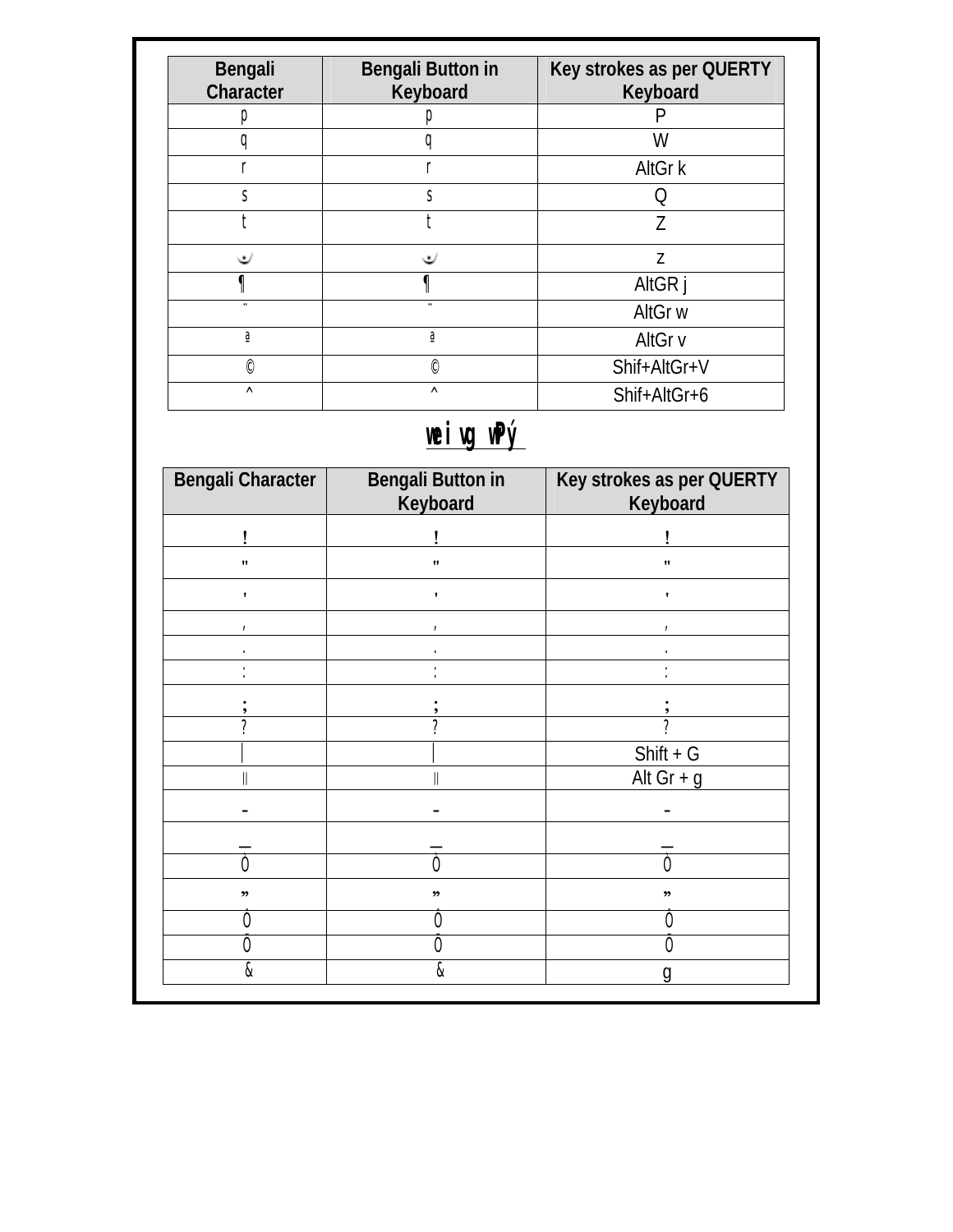# **WIKE WY** (Special Characters)

| <b>Bengali Character</b> | Bengali Button in<br>Keyboard | Key strokes as per QUERTY<br>Keyboard |
|--------------------------|-------------------------------|---------------------------------------|
| 1                        | 1                             | 1                                     |
| 2                        | 2                             | 2                                     |
| 3                        | 3                             | $\mathfrak{Z}$                        |
| 4                        | 4                             | $\overline{4}$                        |
| 5                        | 5                             | 5                                     |
| 6                        | 6                             | $\boldsymbol{6}$                      |
| 7                        | 7                             | $\overline{7}$                        |
| 8                        | 8                             | 8                                     |
| 9                        | 9                             | 9                                     |
| O                        | $\bullet$                     | $\overline{0}$                        |
| <b>GK Aubv</b>           |                               | AltGr 1                               |
| <b>S</b> Abv             | V                             | AltGr 2                               |
| <b>uZb Aubv</b>          |                               | AltGr 3                               |
| Pui Aubv                 |                               | AltGr <sub>5</sub>                    |
| <b>etivAbv</b>           |                               | AltGr 6                               |
| <b>UKvPý</b>             | \$                            | AltGr 4                               |
| <b>The Dy</b>            | پ                             | AltGr z                               |
| #                        | $\#$                          | #                                     |
| &                        | &                             | &                                     |
|                          |                               |                                       |
|                          |                               |                                       |
|                          |                               |                                       |
|                          |                               |                                       |
|                          |                               |                                       |
|                          |                               |                                       |
| $\%$                     | $\%$                          | $\%$                                  |
| $\boldsymbol{+}$         | $\boldsymbol{+}$              | $\ddagger$                            |
|                          |                               |                                       |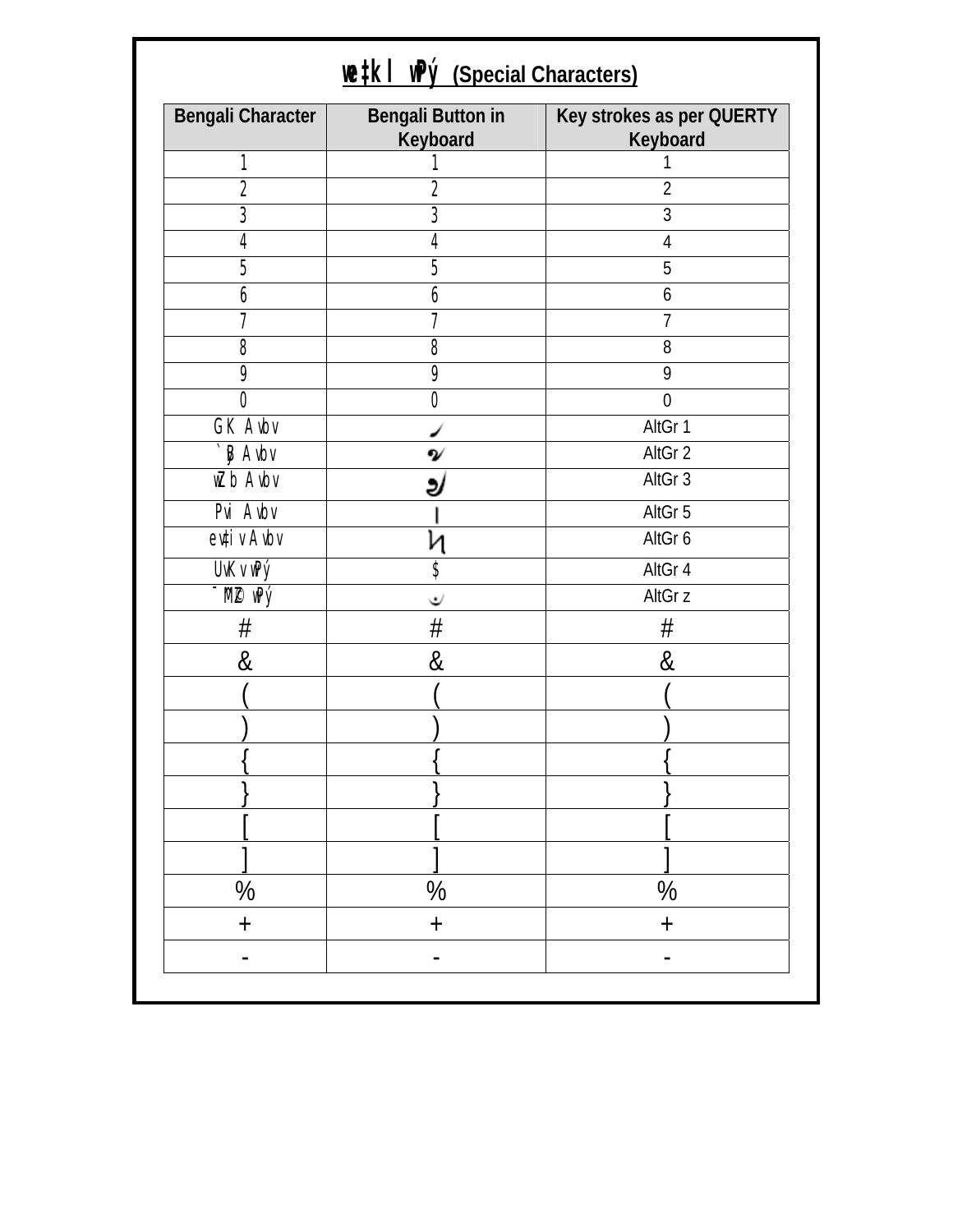| <b>Bengali Character</b> | <b>Bengali Button in</b><br>Keyboard | Key strokes as per QUERTY<br>Keyboard |
|--------------------------|--------------------------------------|---------------------------------------|
|                          |                                      |                                       |
|                          |                                      |                                       |
|                          |                                      |                                       |
|                          |                                      |                                       |
| $\alpha$                 | ω                                    |                                       |
|                          |                                      |                                       |
| $\star$                  | $\star$                              | $\star$                               |

# **hy³v¶i ˆZixi †KŠkj**

| Bengali Character         | Bengali Button in Keyboard | Key strokes as per QUERTY<br>Keyboard |
|---------------------------|----------------------------|---------------------------------------|
| K                         | $K_{n}$                    | j a                                   |
| $\bullet$                 | K &K                       | jgj                                   |
| $\mathbf{3}_{\textit{N}}$ | <b>K &amp;Z</b> a          | j g k AltGr v                         |
| Kè                        | K &b                       | jgb                                   |
| $K_i$                     | K &e                       | jgf                                   |
| $\overline{\phantom{a}}$  | K &g                       | j g m                                 |
| $\mathbf{K}$              | <b>K</b>                   | j AltGr w                             |
| μ                         | K <sup>a</sup>             | j AltGr v                             |
| $\mu$                     | K <sup>a</sup> y           | j AltGr v s                           |
| K¬                        | K &j                       | jgV                                   |
| 1                         | K &I                       | AltGr j                               |
|                           | K &m                       | jgn                                   |
| 3                         | <b>K &amp;Z</b>            | jgk                                   |
| <b>¶è</b>                 | K &I &Y                    | AltGr j g B                           |
| 2                         | <b>K &amp;l &amp;g</b>     | AltGr j g m                           |
| $L_{\prime \prime}$       | $\boldsymbol{H}$           | J a                                   |
| Ľ                         |                            | J AltGr w                             |

\* N.B: AltGr  $\mathsf{ntjvK}$ rtev $\mathsf{Wb}$  Wb w $\mathsf{tK}$ i Alt key| Ab¨vb¨ Capital letter mgn shift+ default normal Letter Gi mgš‡q MWZ| †hgb: H→Shift+h, G→Shift+g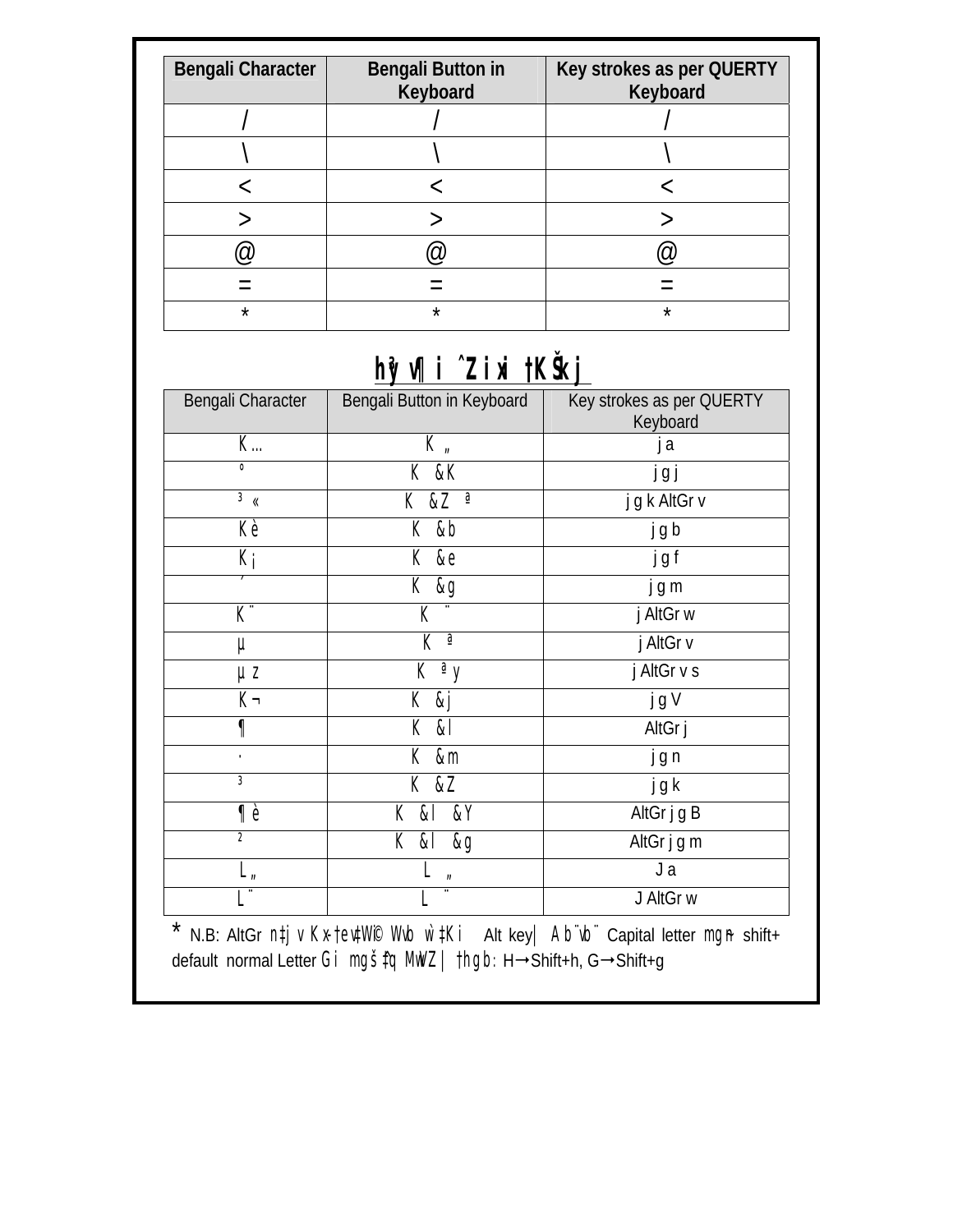| Bengali Character   | Bengali Button in Keyboard   | Key strokes as per QUERTY<br>Keyboard |
|---------------------|------------------------------|---------------------------------------|
| M,                  | $M_{\prime\prime}$           | o a                                   |
| ٠                   | M y                          | 0S                                    |
| $\bullet$           | M &                          | o g l                                 |
| $\pmb{\gg}$         | M &a                         | o g L                                 |
| <b>Me</b>           | M &b                         | o g b                                 |
| M¥                  | <b>M</b> &g                  | o g m                                 |
| M                   | $\blacksquare$               | o AltGr w                             |
| <b>NÖ</b>           | M <sup>a</sup>               | o AltGr v                             |
| M-                  | M &j                         | o g V                                 |
| ΝÖ                  | M <sup>a</sup> y             | o AltGr v s                           |
| $N_{rr}$            | $\mathbf{N}_{n}$             | Oa                                    |
| <b>Nœ</b>           | N &b                         | $O$ g b                               |
| <b>NÖ</b>           | N <sup>a</sup>               | O AltGr v                             |
| 1⁄4                 | 0 <sub>k</sub> K             | qgj                                   |
| d,                  | $0$ &L                       | qgJ                                   |
| $\frac{1}{2}$       | $0 \& M$                     | q g o                                 |
| <b>J</b>            | <b>&amp;N</b><br>$\mathbf 0$ | q g O                                 |
| <b>g</b>            | &g<br>0                      | q g m                                 |
| $\frac{1}{4}$       | $0$ &K $a$                   | q g j AltGr v                         |
| <b>-NÖ</b>          | $0$ &N $a$                   | q g O AltGr v                         |
| <b>1</b>            | 0 &K &I                      | q g AltGr j                           |
| b.                  | P                            | y AltGr w                             |
| $\mathbf{P}$        | P &P                         | ygy                                   |
| <b>Q</b>            | <b>P &amp;Q</b>              | y g Y                                 |
| $^{\prime\prime}$ T | P &T                         | ygI                                   |
| $\mathbf{r}$        | <b>P &amp;Q &amp;e</b>       | ygYgf                                 |
| 'Qu                 | <b>P &amp;Q</b> a            | y g Y AltGr v                         |
| $\frac{3}{4}$       | R R                          | u g u                                 |
| À                   | <b>R&amp;S</b>               | u g U                                 |
| Á                   | <b>R &amp;T</b>              | $u \nsubseteq I$                      |
| $R_i$               | R &e                         | ugf                                   |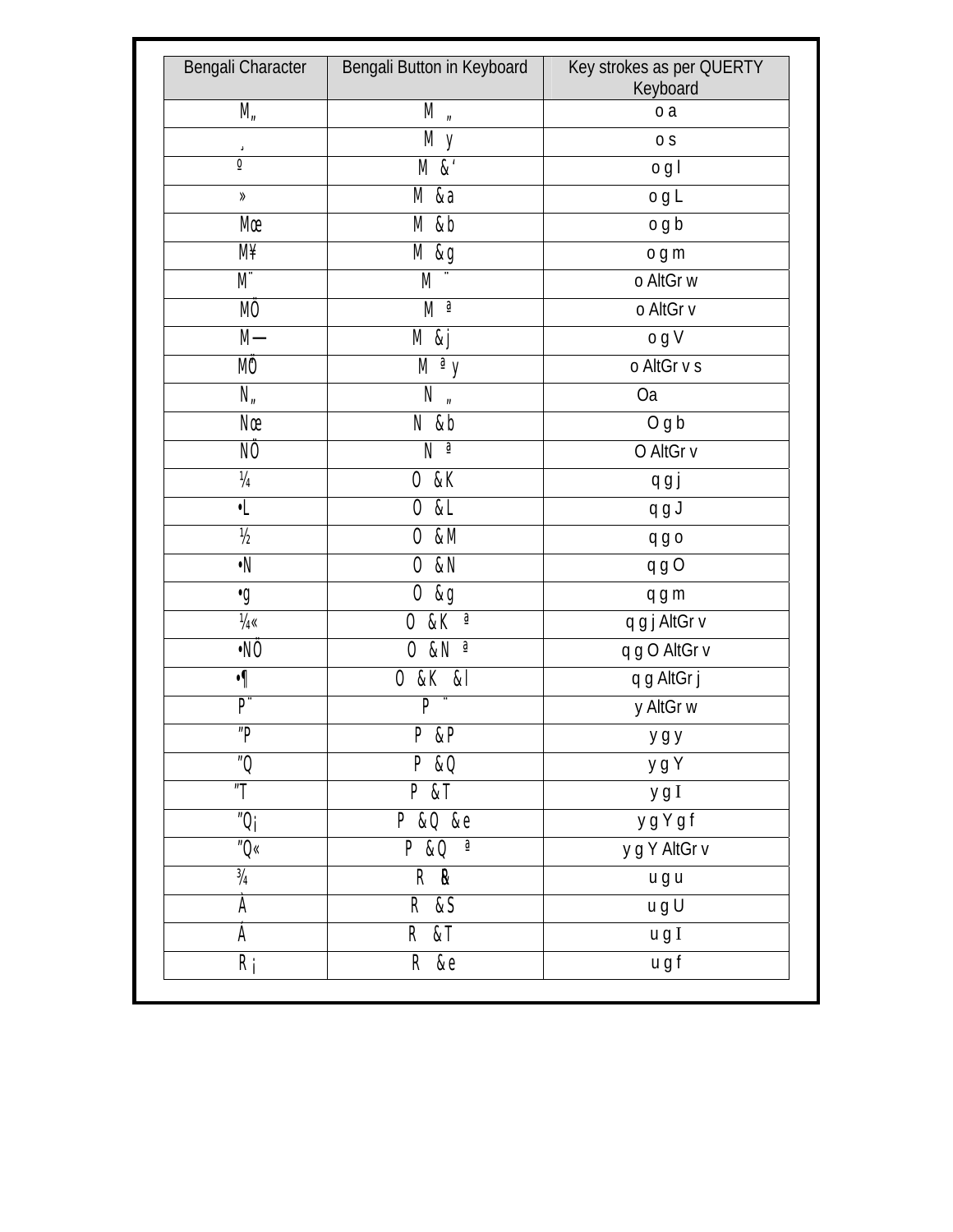| Bengali Character       | Bengali Button in Keyboard           | Key strokes as per QUERTY<br>Keyboard |
|-------------------------|--------------------------------------|---------------------------------------|
| $R^{\cdot \cdot}$       | $\ddot{\phantom{0}}$<br>R            | u AltGr w                             |
| R <sup>a</sup>          | a<br>R                               | u AltGr v                             |
| $\frac{3}{4}$           | <b>R &amp;R &amp;e</b>               | ugugf                                 |
| Â                       | T &P                                 | I g y                                 |
| Ã                       | <b>T&amp;Q</b>                       | I g Y                                 |
| Ä                       | T&R                                  | I g u                                 |
| Å                       | T&S                                  | I g U                                 |
| Æ                       | <b>U &amp;U</b>                      | t g t                                 |
| Æz                      | U & y                                | tgts                                  |
| 4                       | <b>U</b> &e                          | t g f                                 |
| <b>U¥</b>               | U ag                                 | t g m                                 |
| Q.                      | $\ddot{\phantom{0}}$<br>U            | t AltGr w                             |
| <b>U<sup>P</sup></b>    | U<br>а                               | t AltGr v                             |
| Æ                       | $U$ $dJ$ $a$                         | t g t AltGr v                         |
| Ī.                      | $\mathbf{V}$                         | T AltGr w                             |
| Ç                       | W &W                                 | ege                                   |
| W                       | a<br>W                               | e AltGr v                             |
| W                       | $\mathbf{w}$                         | e AltGr w                             |
| X.                      | $\boldsymbol{X}$                     | E AltGr w                             |
| È                       | Y &U                                 | Bgt                                   |
| É                       | Y &V                                 | BgT                                   |
| Û                       | Y &W                                 | <b>B</b> ge                           |
| Yœ                      | Y<br>&b                              | B g b                                 |
| <b>γ^</b>               | Y &e                                 | Bgf                                   |
| $\overline{\mathbf{Y}}$ | $\overline{\mathbf{V}^{\mathbf{m}}}$ | <b>B AltGr w</b>                      |
| ʪ                       | Y &W <sup>a</sup>                    | B g e AltGr v                         |
| Zz                      | Z y                                  | k s                                   |
| Z                       | $\overline{z}$                       | k a                                   |
| Ë                       | Z &Z                                 | k g k                                 |
|                         | $Z$ &                                | k g K                                 |
| Zœ                      | 2 <sub>b</sub>                       | k g b                                 |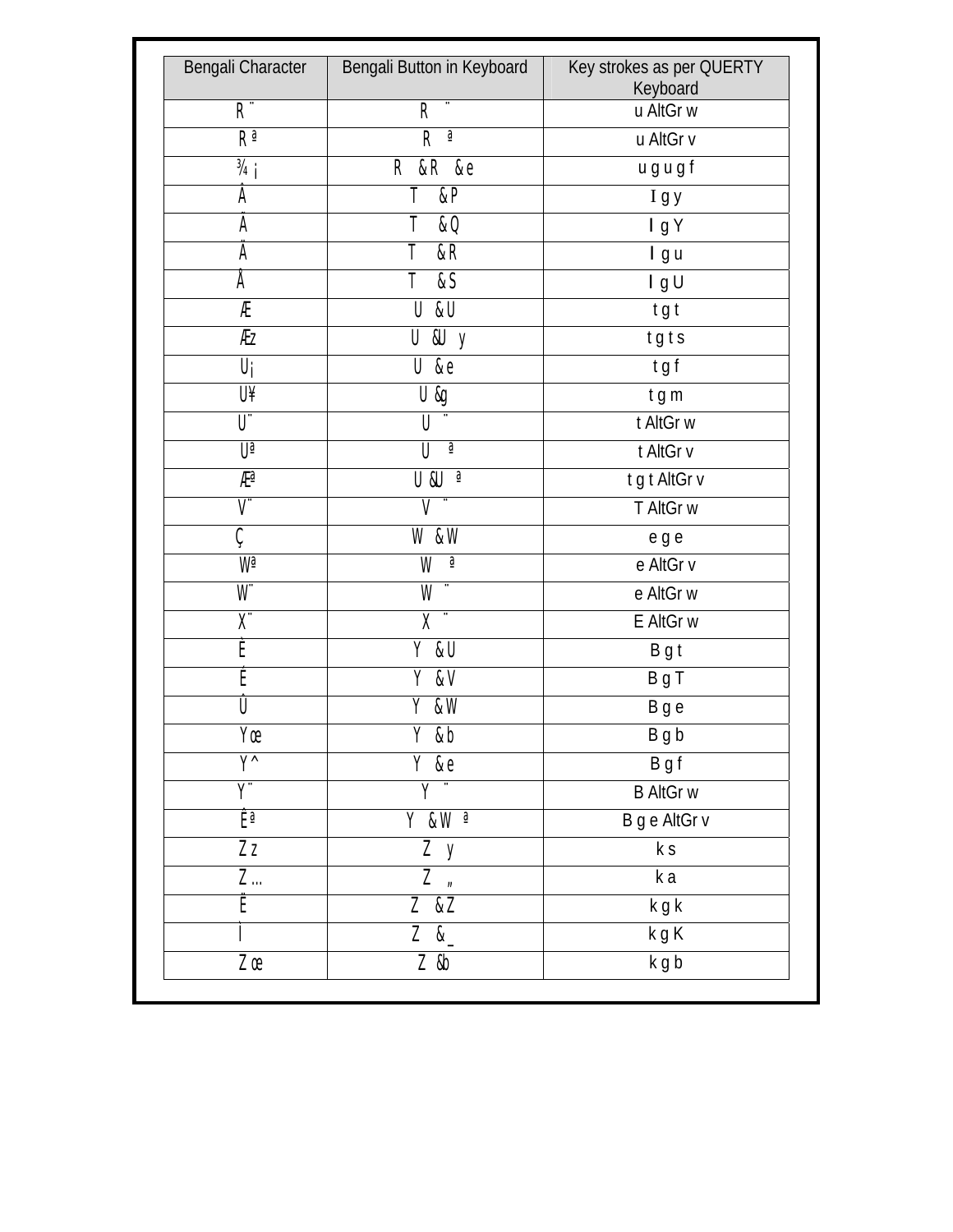| Bengali Character               | Bengali Button in Keyboard | Key strokes as per QUERTY<br>Keyboard |
|---------------------------------|----------------------------|---------------------------------------|
| $z_i$                           | $Z$ &e                     | k g f                                 |
| Z¥                              | <b>Z</b> &g                | k g m                                 |
| $\mathbf{Z}^n$                  | z                          | k AltGr w                             |
| Ëi                              | <b>Z &amp;Z &amp;e</b>     | kgkgf                                 |
| Î                               | Z<br>a                     | k AltGr v                             |
| T"                              | $\mathbf{a}$ y<br>Z        | k AltGr v s                           |
| _i                              | &e                         | Kgf                                   |
|                                 |                            | K AltGr w                             |
| $\boldsymbol{H}$                | 11                         | l a                                   |
| ~M                              | &M                         | I g o                                 |
| ~N                              | <b>&amp;N</b>              | lgO                                   |
| Î                               | E                          | l g l                                 |
| ×                               | &a                         | lgL                                   |
| <b>TING</b>                     | &f                         | I g F                                 |
| Ø                               | æ                          | I g f                                 |
| Ù                               | Ŋ                          | I g m                                 |
| ٠.                              | $\bullet\bullet$           | I AltGr w                             |
| $\tilde{\phantom{a}}$<br>& ,    | <b>ally</b>                | Iggos                                 |
| <b>TIVE</b>                     | $\delta$ f<br>a            | I g F AltGr v                         |
| $\cdot$ a                       | $\overline{a}$ y           | I AltGr v s                           |
| $\mathbf{r}$                    | $\overline{\mathbf{a}}$    | I AltGr v S                           |
| aŸ                              | a æ                        | Lgf                                   |
| a¥                              | a &a                       | L g m                                 |
| $\overline{\mathbf{a}^{\cdot}}$ | <br>a                      | L AltGr w                             |
| a <sup>a</sup>                  | a<br>a                     | L AltGr v                             |
| a"                              | $\mathbf{a}$ y<br>a        | L AltGr v s                           |
| af                              | $a_{\sim}$<br>a            | L AltGr v S                           |
| $\mathbf{b}_{\prime\prime}$     | $\mathbf{b}_n$             | ba                                    |
| J                               | <b>b</b> &U                | bgt                                   |
| Û                               | <b>b</b> &W                | bg e                                  |
| Š—                              | b <sub>8</sub> Z           | bg k                                  |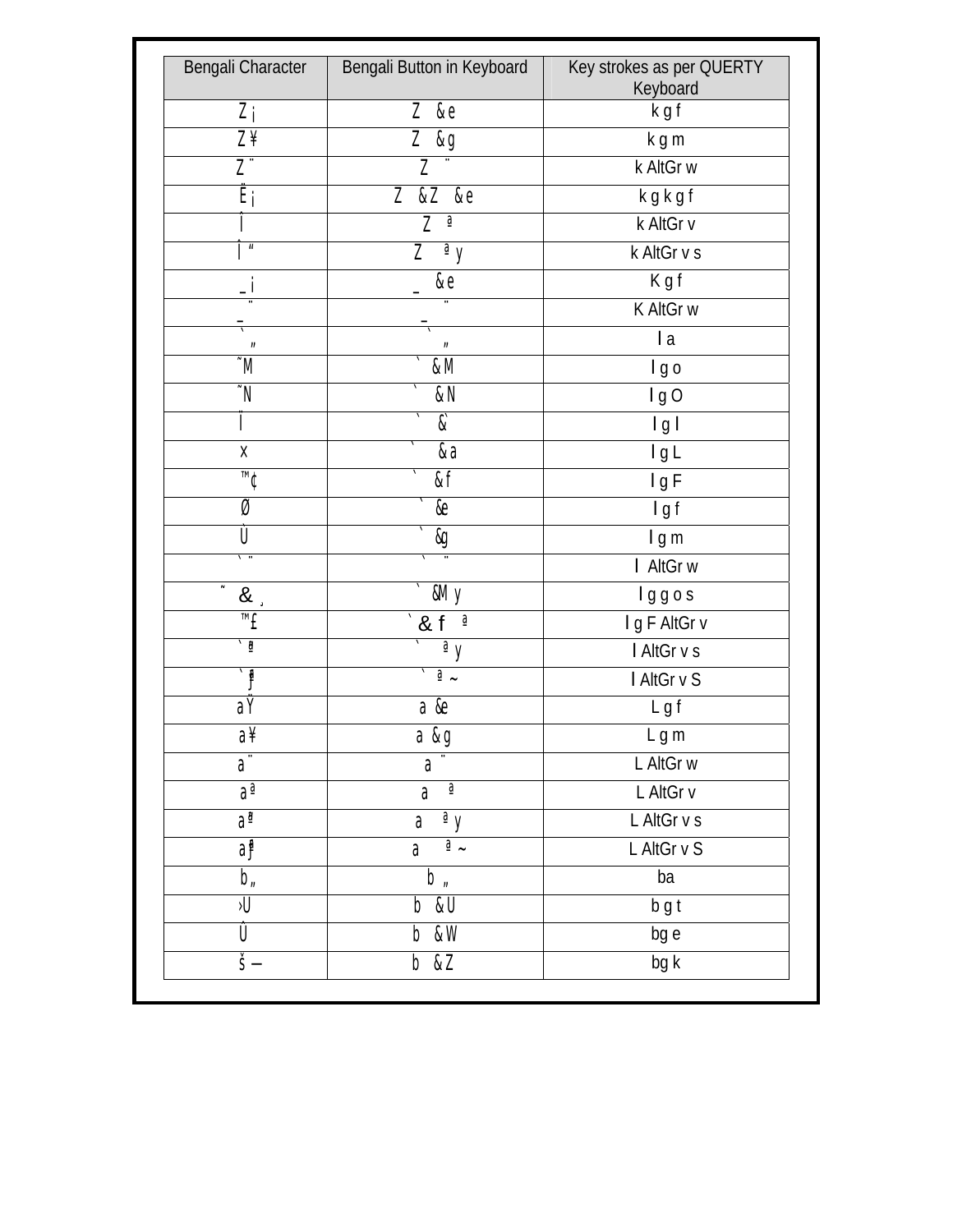| Bengali Character               | Bengali Button in Keyboard | Key strokes as per QUERTY<br>Keyboard |
|---------------------------------|----------------------------|---------------------------------------|
| Š                               | $b$ &                      | bgK                                   |
| <sup>1</sup>                    | <b>b</b> &                 | b g l                                 |
| Ü                               | $b$ &a                     | b g L                                 |
| bœ                              | $b$ & $b$                  | b g b                                 |
| Š^                              | $b$ &e                     | b g f                                 |
| b¥                              | $b$ &g                     | b g m                                 |
| $\mathbf{b}$                    | $\mathbf{b}$               | b AltGr w                             |
| <b>JP</b>                       | $b$ $8J$ $a$               | b g t AltGr v                         |
| Ûª                              | $b$ &W $a$                 | b g e AltGr v                         |
| Šį                              | $b$ &Z $a$                 | b g k AltGr v                         |
| λØ                              | b & & &                    | $bg$ lgf                              |
| $\boldsymbol{\zeta}^{\text{a}}$ | $b \&^a$                   | b g I AltGr v                         |
| <b>Ü</b> <sub>W</sub>           | $b$ &a $a$                 | b g L AltGr v                         |
| $\mathbf{c}_n$                  | c <sub>''</sub>            | r a                                   |
| $\mathbf{c}$ .                  | $\mathbf{c}$               | r AltGr w                             |
| ß                               | c <sub>8</sub> Z           | r g k                                 |
| Þ                               | c &U                       | r g t                                 |
| <b>Cê</b>                       | $c$ & $c$                  | rgr                                   |
| $c -$                           | c <sub>ij</sub>            | r g V                                 |
| <b>Cœ</b>                       | c &b                       | r g b                                 |
| $\mathbf{c}$                    | $\ddot{\phantom{0}}$<br>C  | r AltGr w                             |
| <b>cÖ</b>                       | a<br>C                     | r AltGr v                             |
| <b>cÖ</b>                       | $ca$ v                     | r AltGr v s                           |
| d«                              | a<br>$\mathbf d$           | R AltGr v                             |
| d¬                              | d &j                       | RgV                                   |
| $e_{\prime\prime}$              | e <sub>''</sub>            | f a                                   |
| â                               | e &R                       | f g u                                 |
| $e-$                            | e &j                       | f g V                                 |
| ã                               | e &                        | fgl                                   |
| ä                               | $e$ &a                     | fgL                                   |
| eŸ                              | e &e                       | $\overline{f}$ g f                    |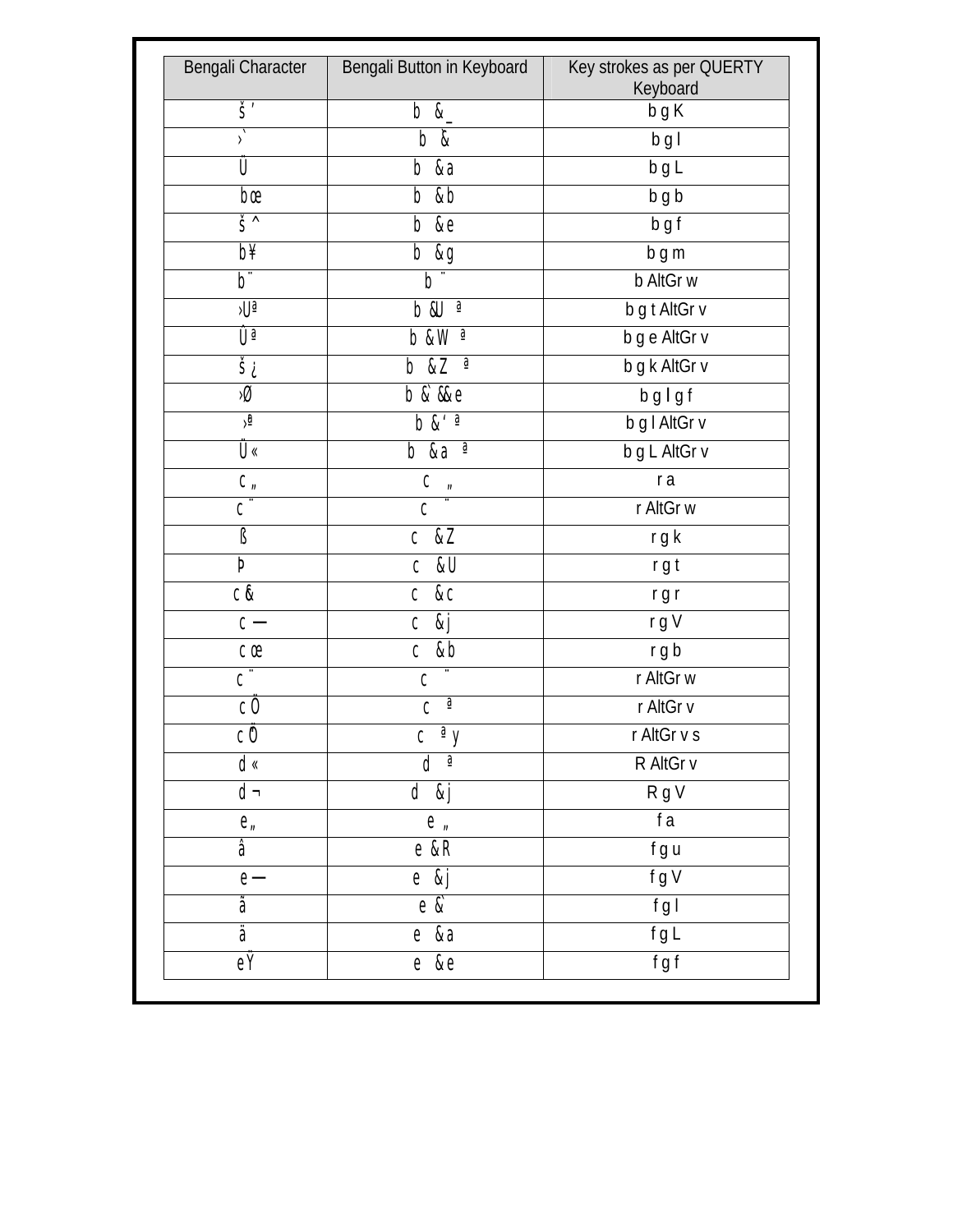| Bengali Character                             | Bengali Button in Keyboard            | Key strokes as per QUERTY<br>Keyboard |
|-----------------------------------------------|---------------------------------------|---------------------------------------|
| $\ddot{\mathbf{e}}$                           | $\ddot{\phantom{0}}$<br>e             | f AltGr w                             |
| $e^a$                                         | a<br>e                                | f AltGr v                             |
| Ł.                                            |                                       | F AltGr w                             |
| å                                             | a                                     | F AltGr v                             |
| $\frac{a^{\prime \prime}}{a^{\prime \prime}}$ | $\mathbf{a}$ y                        | F AltGr v s                           |
| åf                                            | $^{\mathbf{a}}$ $\mathbf{\mathbf{v}}$ | F AltGr v S                           |
| $f -$                                         | f &j                                  | FgV                                   |
| æ                                             | g &b                                  | m g b                                 |
| $g_{\prime\prime}$                            | g<br>$\boldsymbol{H}$                 | m a                                   |
| $\overline{\mathbf{u}}$ –                     | g &j                                  | m g V                                 |
| ۵ú                                            | &c<br>g                               | mgr                                   |
| Ç                                             | &d<br>g                               | m g R                                 |
| $\overline{\mathbf{u}}_{\mathbf{v}}$          | &e<br>g                               | m g f                                 |
| ¤¢                                            | &f<br>g                               | m g F                                 |
| ¤§                                            | &g<br>g                               | m g m                                 |
| g¨                                            | g                                     | m AltGr w                             |
| $ga$                                          | a<br>g                                | m AltGr v                             |
| $\mathbf{u}$ ú $-$                            | g &c &j                               | mgrgV                                 |
| ¤£                                            | a<br>&f<br>g                          | m g F AltGr v                         |
| <b>h</b>                                      | $\mathbf{h}$ .                        | w AltGr w                             |
| $\mathbf{i}''$                                | i<br>y                                | V S                                   |
| ij                                            |                                       | v S                                   |
| <u>jy</u>                                     | y<br>◢                                | V s                                   |
| é                                             | <b>&amp;K</b>                         | Vgj                                   |
| ê                                             | <b>&amp;M</b>                         | V g o                                 |
| í                                             | &c                                    | V g r                                 |
| Î                                             | &d                                    | V g R                                 |
| j¦                                            | j<br>&e                               | $\bar{V}$ g f                         |
| j¥                                            | j<br>&g                               | V g m                                 |
|                                               | j                                     | V AltGr w                             |
| $j -$                                         | j &j                                  | V g V                                 |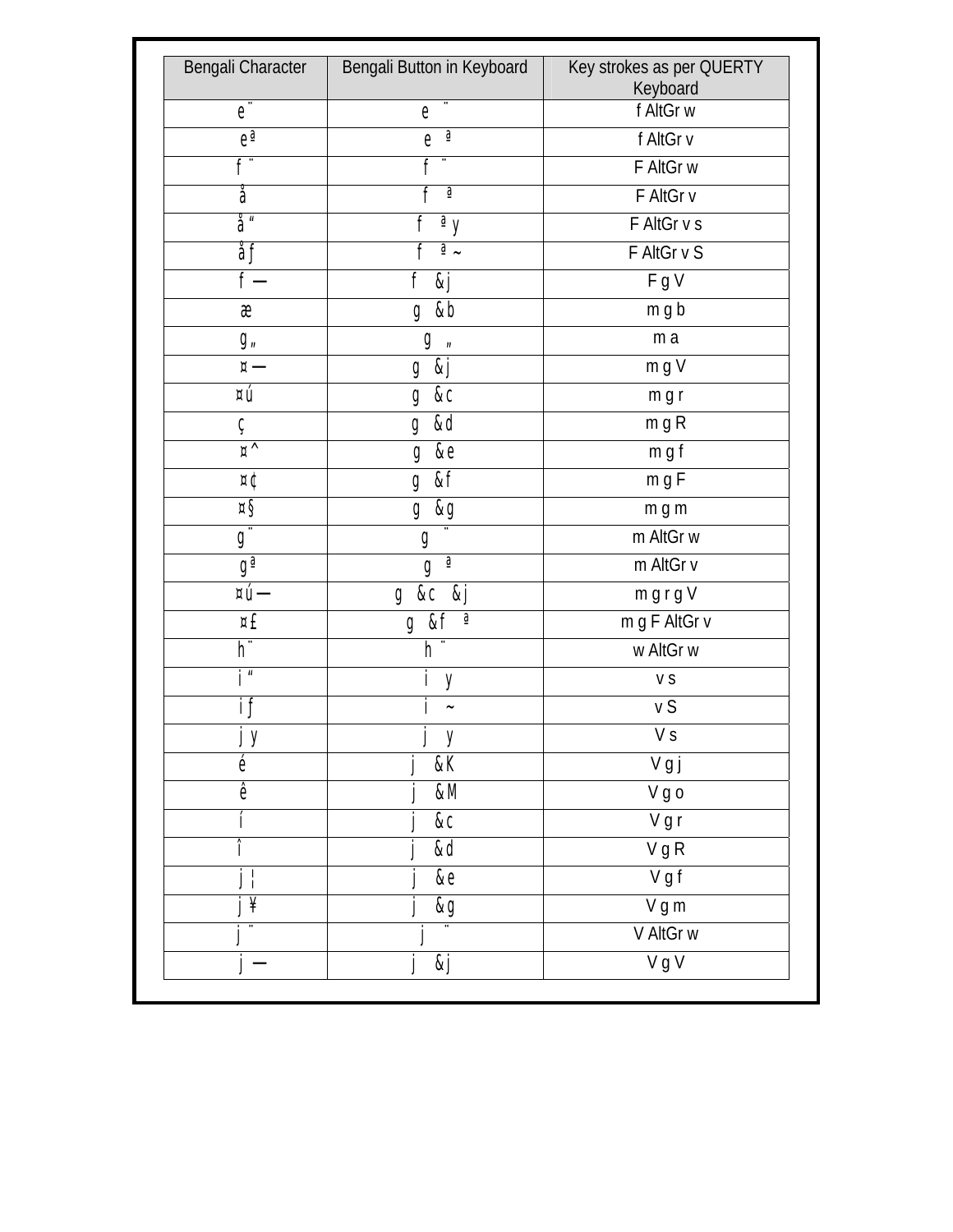| Bengali Character        | Bengali Button in Keyboard       | Key strokes as per QUERTY<br>Keyboard |
|--------------------------|----------------------------------|---------------------------------------|
| Ϋ                        | а<br>8d<br>Ĵ.                    | V g R AltGr v                         |
| $\mathbf{k}_n$           | $\mathbf{k}$ <sub><i>n</i></sub> | M a                                   |
| ky                       | k y                              | M s                                   |
| $k^a$                    | k <sup>a</sup>                   | M AltGr v                             |
| $k-$                     | k &j                             | MgV                                   |
| ð                        | <b>k &amp;P</b>                  | Mgy                                   |
| kœ                       | k &b                             | M g b                                 |
| k¦                       | k &e                             | M g f                                 |
| k¥                       | k &g                             | M g m                                 |
| $\overline{\mathbf{K}}$  | $\bf k$                          | M AltGr w                             |
| kÖ                       | k <sup>a</sup> y                 | M AltGr v s                           |
| kÿ                       | k <sup>a</sup> ~                 | M AltGr v S                           |
| $\mathbf{R}$             | $\blacksquare$                   | Ngj                                   |
| Ó                        | <b>&amp;U</b>                    | N g t                                 |
| Ô                        | <b>&amp;V</b>                    | NgT                                   |
| qí                       | &c                               | Ngr                                   |
| Õ                        | <b>1 &amp;d</b>                  | N g R                                 |
| <b>q</b>                 | &K a                             | N g j AltGr v                         |
| óª                       | &U <sup>a</sup><br>ı             | N g t AltGr v                         |
| Ò                        | &Y                               | NgB                                   |
| <b>eg</b>                | $\blacksquare$                   | N g m                                 |
| $m_{\rm r}$              | $m_{n}$                          | na                                    |
| mï                       | $\bullet\bullet$<br>m            | n AltGr w                             |
| m                        | m <sup>a</sup>                   | n AltGr v                             |
| $\mathbf{r}$             | m &K                             | ngj                                   |
| Ö                        | m &L                             | n g J                                 |
|                          | m <sub>8Z</sub>                  | n g k                                 |
| $\overline{\phantom{a}}$ | m <sub>2</sub>                   | n g K                                 |
| ĨÚ                       | m &c                             | n g r                                 |
| ù                        | m &d                             | n g R                                 |
| ີເ                       | $m$ &Z $a$                       | n g k AltGr v                         |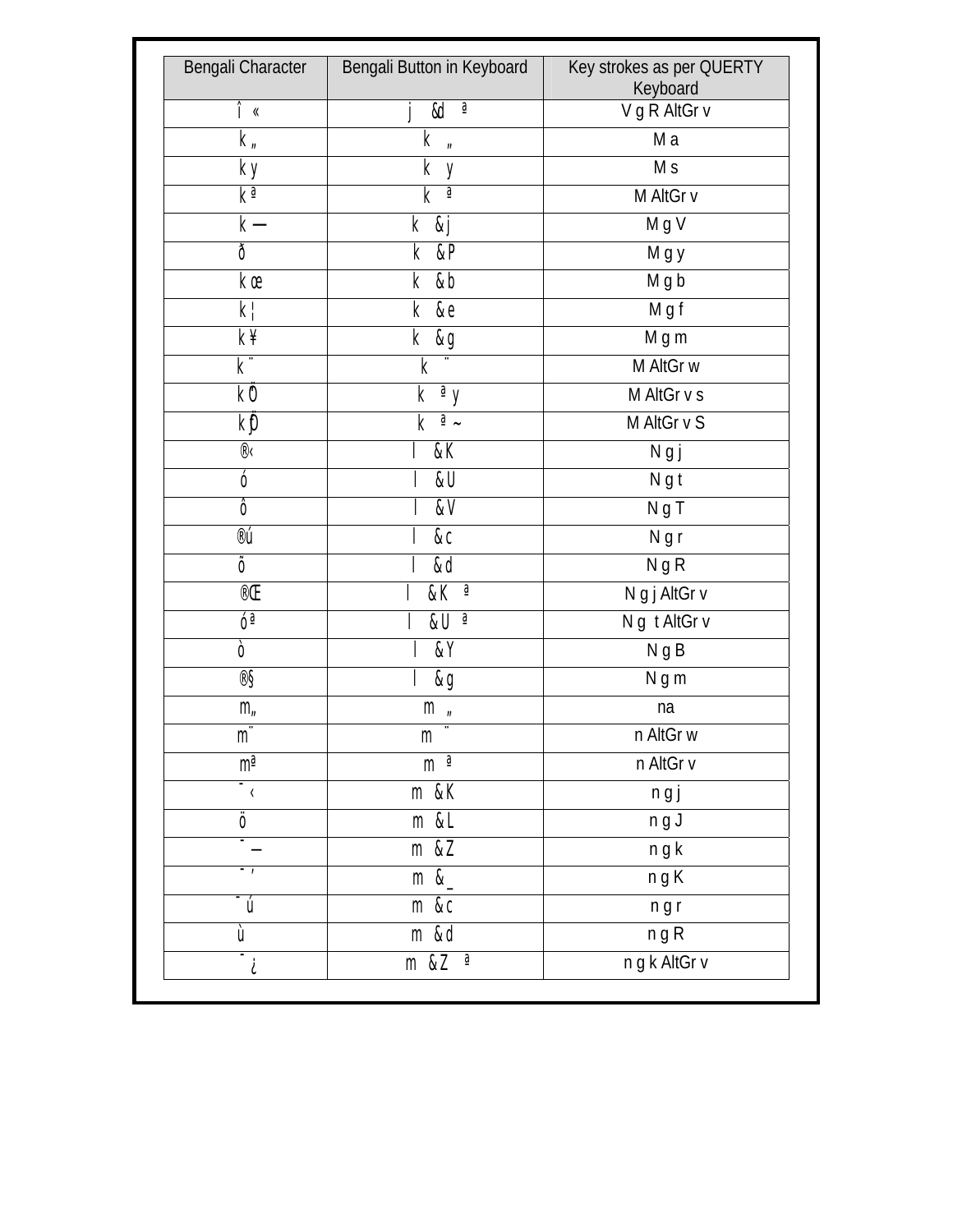| Bengali Character   | Bengali Button in Keyboard | Key strokes as per QUERTY<br>Keyboard |
|---------------------|----------------------------|---------------------------------------|
| $-{\bf A}$          | m &e                       | n g f                                 |
| -§                  | m &g                       | n g m                                 |
|                     | m <b>a</b> ay              | n g j AltGr v s                       |
| Ú-                  | m& §                       | ngrgV                                 |
| <b>ny</b>           | n y                        | is                                    |
| n~                  | n.                         | i S                                   |
| m                   | <b>n</b> & <b>Y</b>        | igB                                   |
| ý                   | n &b                       | i g b                                 |
| <b>n&amp;</b>       | n &e                       | igf                                   |
| þ                   | n a                        | i g m                                 |
| $\ddot{\mathbf{m}}$ | <br>n                      | i AltGr w                             |
| <b>IK</b>           | a<br>n                     | i AltGr v                             |
| m                   | å<br>n                     | i g V                                 |

N.B. The ALT GR key is on the right side of the keyboard on some non-U.S. keyboard layouts. ALT GR is equivalent to the CTRL+ ALT key combination, and you can use it with other keys to enter additional characters as shown in the character table.